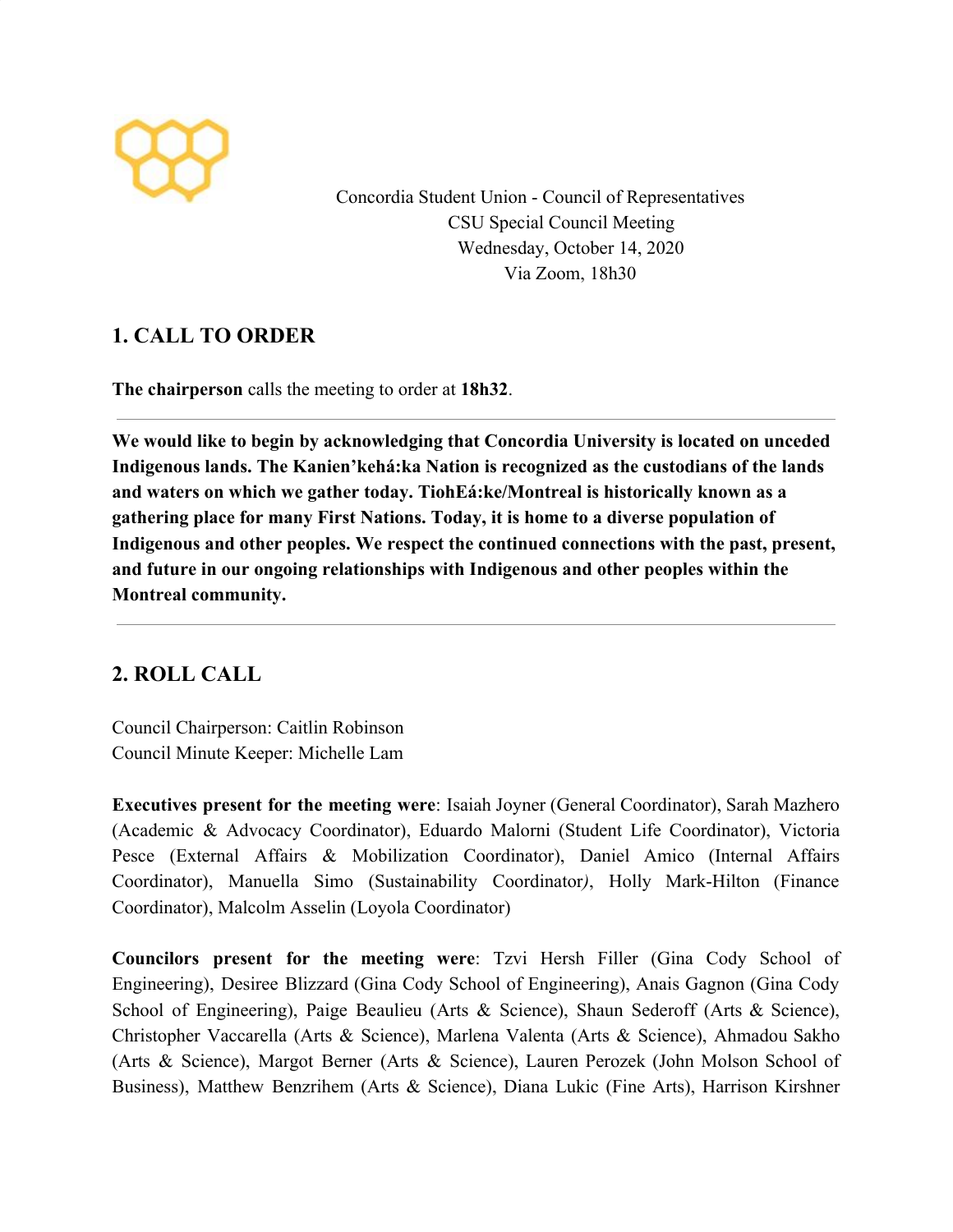(John Molson School of Business), S Shivaane (Arts & Science), Sarah Bubenheimer (Arts & Science), Zachary Williams (Independent), Jeremya Deneault (John Molson School of Business), Chelsea Okankwu (John Molson School of Business), James Hanna (Gina Cody School of Engineering), Arieh Barak (Independent), Yasmine Yahiaoui (Arts & Science)

#### **Executives absent for the meeting were: N/A**

**Councilors absent for the meeting were**: , Howard Issley (John Molson School of Business), Roman Zelensky (Arts & Science), Natalia Whiteley (Gina Cody School of Engineering), Jarrad Haas (Fine Arts)

**James Hanna** moves to excuse **Margot Berner, Howard Issley, and Roman Zelensky**. Seconded by **S Shivaane.** Motion passes.

**Tzvi Hersh Filler** moves to excuse **Jarrad Hass**. Seconded by **Harrison Kirshner**. Motion passes

# **3**. **APPROVAL OF THE AGENDA**

**James Hanna** motions to move the CSU By-Elections point before Sustainable Concordia. Seconded. Motion passes

**Eduardo Malorni** motions to move 8h to after 5e. Seconded. Motion passes.

**Zachary Williams** motions to move up 7e to before 7a. Seconded by **Isaiah Joyner**. Opposed by **Tzvi Hersh Filler**. Motion passes.

VOTE: 9 YES 5 NO 2 ABSTAIN

**Zachary Williams:** I feel like it shouldn't take very long and it's something that needs to be addressed asap.

**Tzvi Hersh Filler:** It is a contentious motion, it will have a bit of discussion. We have a lot of items on the agenda that have been pushed from other meetings.

**Tzvi Hersh Filler** motions to move up 8g. Seconded. Motion passes.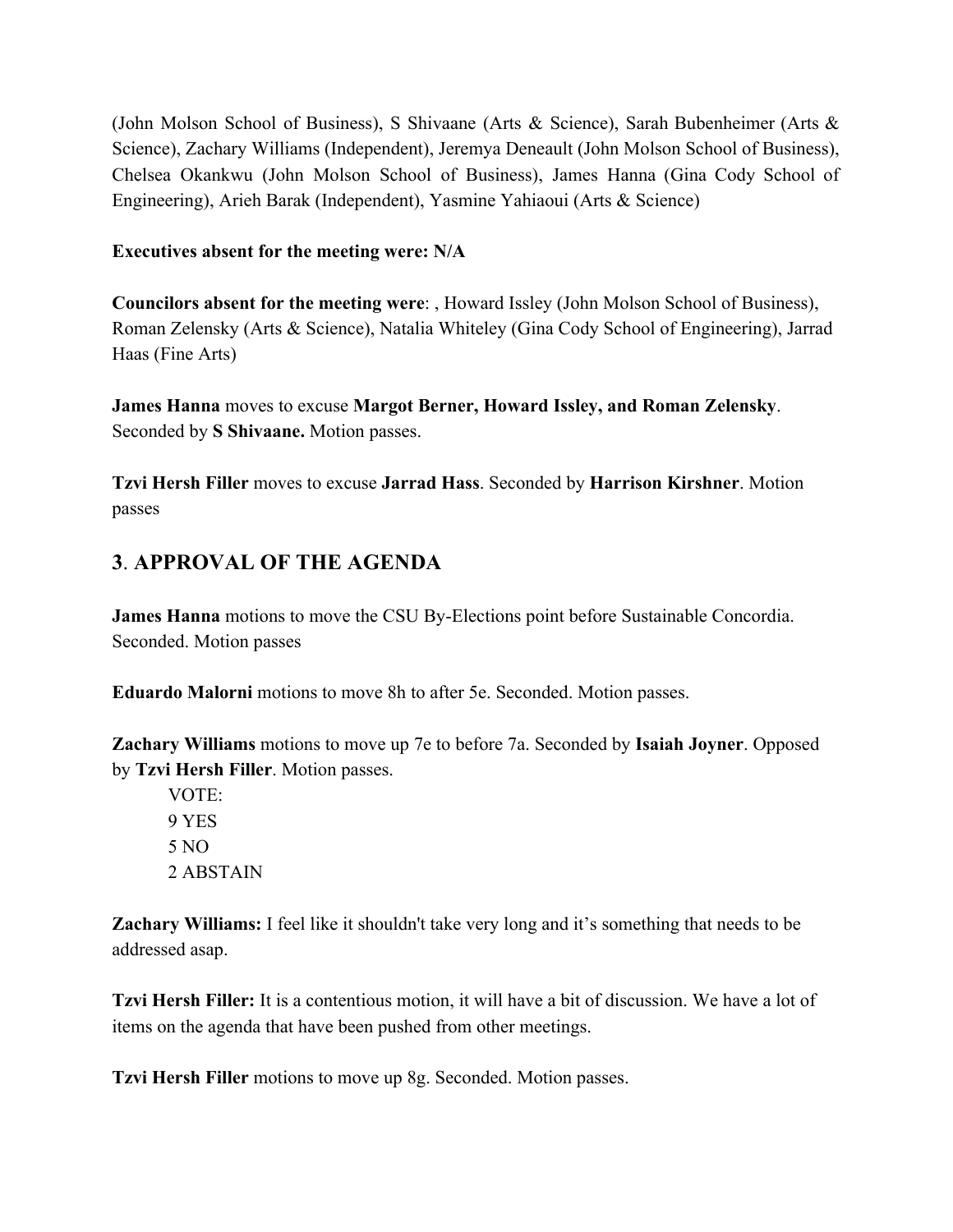**Isaiah Joyner** moves to approve the agenda. Seconded by **James Hanna**. Motion passes

## **4. CONSENT AGENDA**

## **5. PRESENTATIONS AND GUEST SPEAKERS**

#### **a) StudentCare Referendum Question**

**Alex Golovko (Studentcare)**: I am presenting on the StudentCare referendum question. We are the third party administrator of the CSU Health and Dental plan. We are student union leaders that went into the insurance world. We were established through referedum and now one of the largest CSU services. We want to focus on three areas: access to doctors, navigate health systems, and avoiding emergency rooms and waste resources. We want to decrease pressure on campus health services and improve the student experience. Our virtual health services were made in partnership with Dialogue. Dialogue manages over 1000 daily visits with hundreds of medical professionals fully trained with virtual care, accessible 24/7. The solution of this is fast access to medical professionals through video consultations. They will prescribe referrals, prescriptions, and accompany patients towards the right resources. In addition, cases are followed-up on by a member of their care team, resulting in proactive follow-up. The onboarding is done by Studentcare. Internationally, we find emergency rooms, clinics, and pharmacies for those abroad. The CSU sponsored this service for Plan members from July 1 - December 31. Today, we want to bring this to referendum to see if students want access to this all year.

**Tzvi Hersh Filler:** Is there a motion on the table? Instead of saying "of a 4.88 fee per month" to a fee that reflects the total for the semester or year.

**Tzvi Hersh Filler** motions to include the breakdown of  $x$  per month, totalling to \$19.52 amount per semester, and \$58.56 amount per year. Seconded by **Lauren Perozek**.

**Alex Golovko:** I am amendable, I also want to add that it is possible to opt-out.

**Tzvi Hersh Filler:** We should include explicit mention of how much it will cost per semester or per year

**Lauren Perozek:** I would like clarification, are all students automatically signed up? How can students opt-out?

**Alex Golovko:** They take place on studentcare.ca in September and January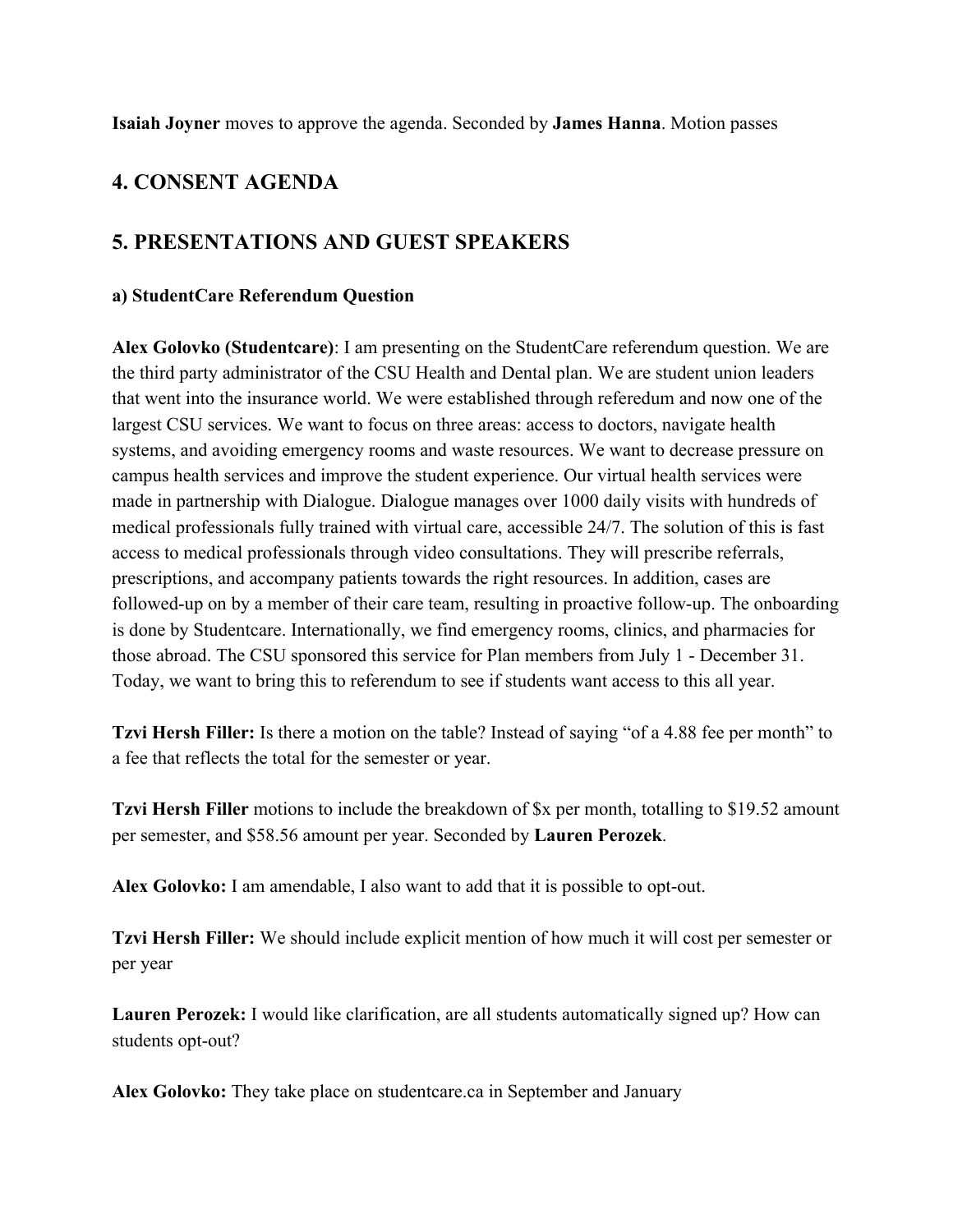**Lauren Perozek:** How does your policy mesh with the current health care plan provided to international students? I'm an international student, and I'm covered by the university. Would I be paying double?

**Alex Golovko:** International students are covered by a separate health and dental plan, we have nothing to do with it. In this case, this is not something being offered by your international plan. You can opt out if you choose not to participate

**Lauren Perozek:** So international students automatically pay for this but don't qualify?

**Alex Golovko:** The CSU is offering its members to Canadian citizens and Permanent Residents. International students are not covered from the start. Dialogue would be offered by the CSU and would be offered to international students if they want to use it, but can opt out if they choose. To answer your question, if the referendum passes, then yes you will be automatically enrolled

**Isaiah Joyner:** This is something new. International students and domestic students can use it. International students aren't covered by our Health and Dental plan. This question is asking if they want to pay for this additional service. If it passes, students can permanently opt out of it. We should also amend this motion to

**Harrison Kirshner:** I want to speak in favor of this service

**Matthew Benzrihem:** So we can opt out permanently to the health and dental plan?

**Alex Golovko:** For Dialogue, you can opt out permanently one time. You need to opt out every year for the CSU Health and Dental Plan

**Tzvi Hersh Filler:** Is it charged to the student account monthly, semesterly, or yearly?

**Alex Golovko:** Not monthly. It will be decided with the university

**Isaiah Joyner** motions to add the following amendment. Seconded by **Tzvi Hersh Filler**. *BE IT RESOLVED* that the 2021-2022 executives notify students of how often they will be charged the fee.

**Tzvi Hersh Filler:** Replace the yearly with per semester and I will see it as friendly.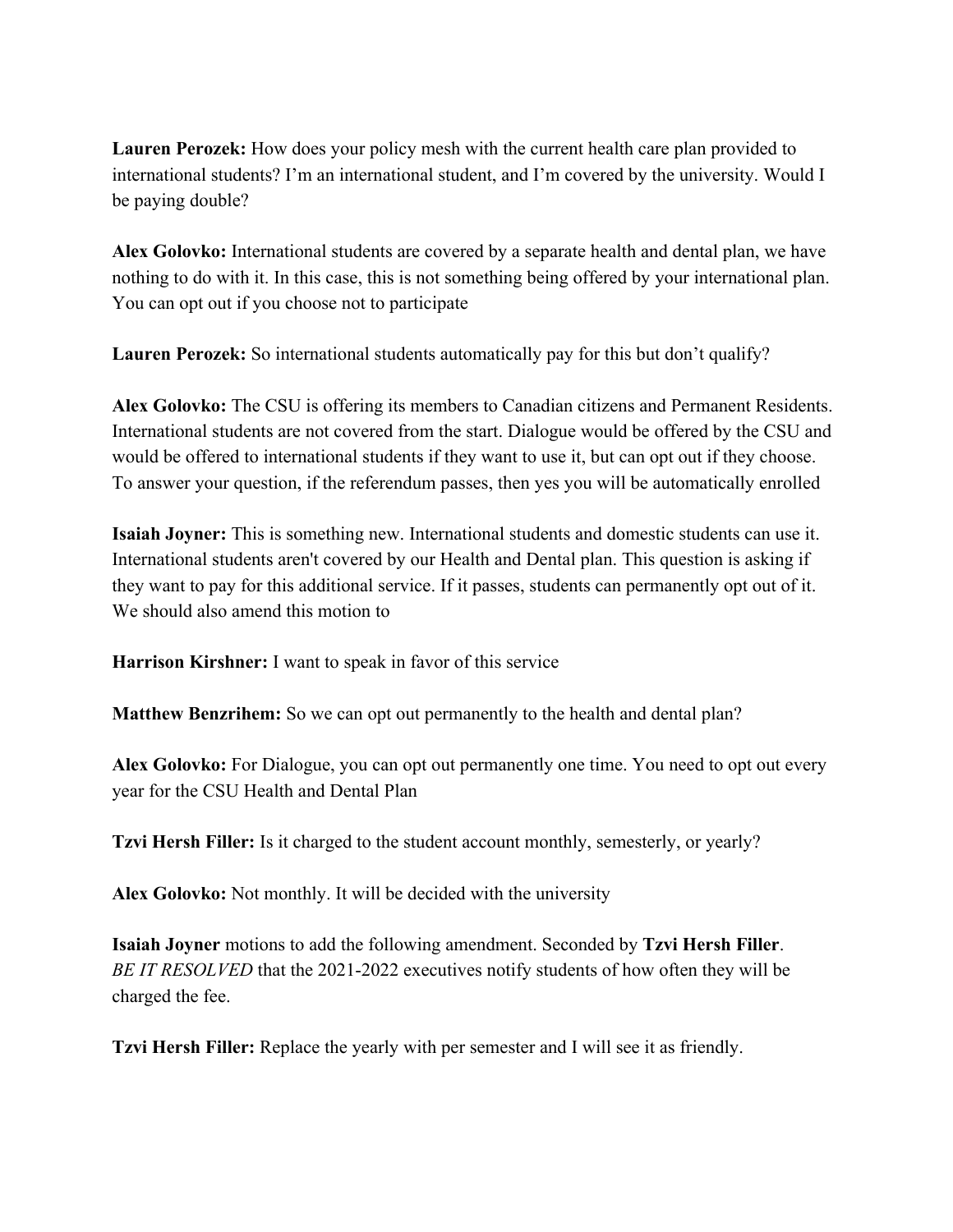**Tzvi Hersh Filler** sponsors the following motion. Seconded. Motion passes.

*WHEREAS*, rapid and convenient online access to medical doctors, nurses and other health services is integral to the health and wellbeing of Concordia University students, both during the time of the pandemic and in the future, and;

*WHEREAS*, the Concordia Student Union (CSU) expanded the coverage offered by the CSU Health & Dental Plan to include access to Studentcare's new integrated virtual telemedicine service until December 31, 2020, temporarily funded out of CSU's Plan Reserve Fund and; *WHEREAS*, Studentcare's integrated virtual telemedicine service offers students unlimited access to connect virtually with nurses and physicians 24/7 via a mobile or web app from anywhere in Canada and consult via videoconference with a licensed doctor or nurse practitioner within 60 minutes during regular hours (8AM-8PM) and within 120 minutes after regular hours (8PM-8AM). Among other service aspects, licensed doctors can provide medical care, issue or refill prescriptions, and refer to specialists and other health care professionals as needed. *BE RESOLVED THAT* the following question of importance be place on the ballot for referendum during the Fall 2020 By-Elections:

QUESTION:

"Do you support the implementation of Studentcare's integrated virtual telemedicine service for all Concordia University undergraduate students, and implementation of a \$19.52 per semester starting in January 2021? Students will be able to opt-out of the service and fee during a designated opt-out period independent of the main Plan in the Fall and the Winter."

*BE IT RESOLVED* that the 2021-2022 executives notify students of the workings of the insurance plan and its opt out procedures and timelines in a dedicated email. *BE IT FURTHER RESOLVED* that the budgetary impact of this motion is nil.

#### **b) Fee Levy Opt-Out Period**

**Emily Carson-Apstein:** I work at Sustainable Concordia. I am reporting on the Fall 2020 opt-out and the perspective of the fee levies. This fall we used a jotform that asked how many credits students were taking, somewhere that they can upload their student id and schedules. Fee levy groups also had the opportunity to write a paragraph about who they are and what they do before students check yes or no on opting out. In the future we want it to be more interactive. There were 7000 visits to the form, 1173 opted out, average 13 mins spent on the form, 30% picked specific groups and 70% opted out of all. This means the educational component works! Students are taking the time to learn about the fee levies. 5000 looked at the information and decided not to opt out. That's reassuring. This community-run system meets all the recommendations made by the previous CSU executives. This system is collaborative and allows fee-levy groups to stay up to date on their finances, budget effectively and transparently, and maintain strong relationships with students and other members. I'm here on behalf of the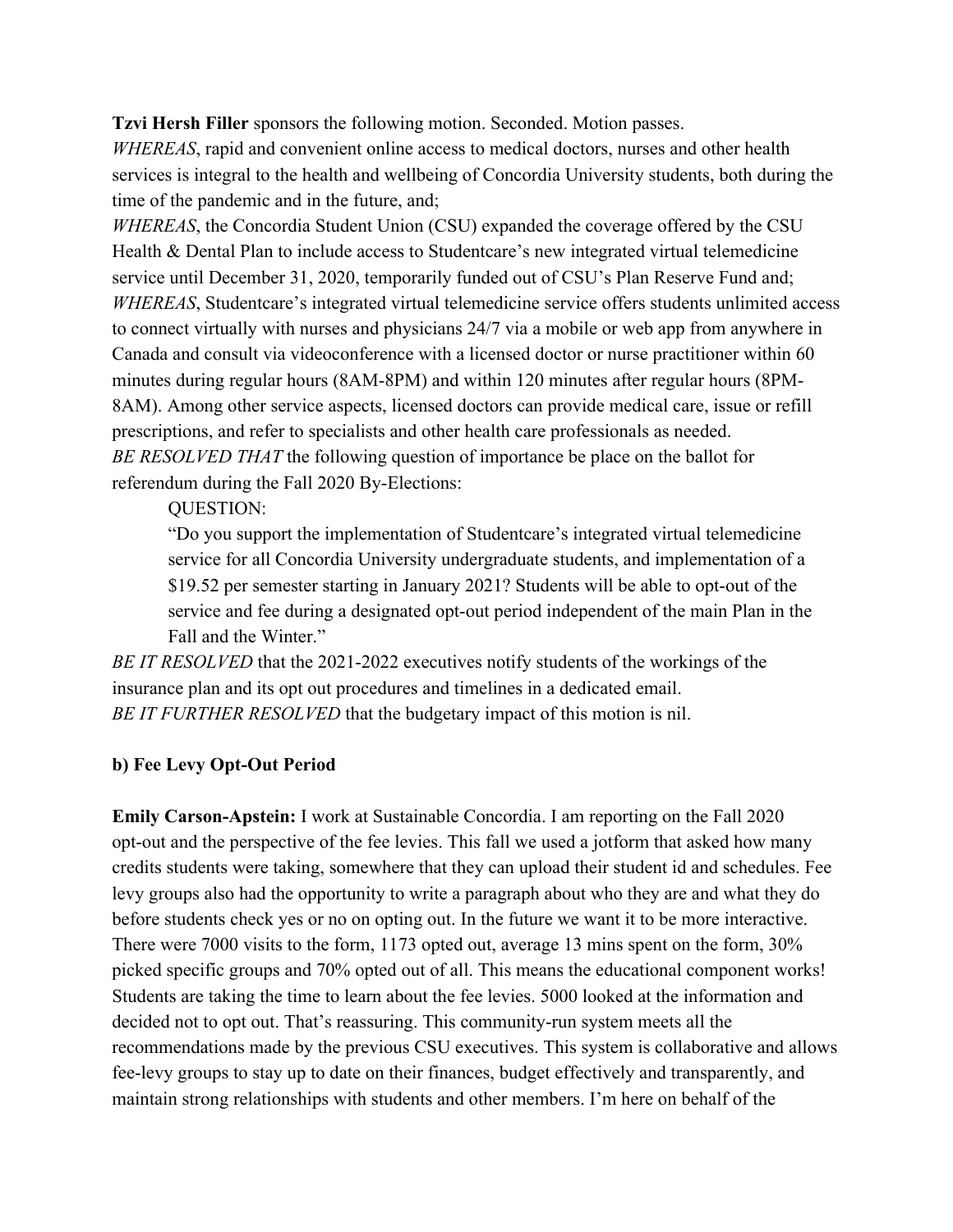fee-levy community because this process has drawn out for almost a year and it has been a drain on fee-levy and CSU energy and resources. Council has the power today to finish this process and commi to the system that is already in place, ready to go for the winter semester. I strongly believe this is the best course of action.

**S Shivaane:** Thanks for the labor put in this. Eduardo, you said you were renegotiating with the admin. Do you have updates?

**Eduardo Malorni:** The opt out button being in the financial account center is not possible with the MyConcordia system. The button will have to be on the Student Center page. The legal agreements will be possible but they would not like to do that because it would not be compatible with mobile. They backtracked and said that they now don't want to be involved in writing the legal agreements. The links on the pages can be routed through the Concordia domain but they do not want to be liable for an external site. Out of the four things, they're willing to give us one of them but the other three are not confirmed

**Tzvi Hersh Filler:** To Emily, over the summer I tried to opt out of all the groups but four of them did not respond. L'Organe said they received my request and that they will process it but then decided not to. They only gave it to me after Eduardo spoke to them. Can you elaborate on how they will proceed to opt out and be held accountable?

**Emily Carson-Apstein:** All groups understand that they must honor opt out requests. Over the summer, a lot of groups have never had to do their own online banking before. The summer was a trial period for groups. L'Organe had less capacity over the summer and it was more of a miscommunication rather than them trying to avoid the opt out. We have an idea to have a more centralized banking system.

**Tzvi Hersh Filler:** It is my understanding that these groups have no legal or accountability mechanism

**Emily Carson-Apstein:** We have to sign agreements with the DoS to have this relationship. We hold each other accountable

**Tzvi Hersh Filler:** Several groups don't respond, now what? I could go to the DoS and they will go out of their way to say it's not their problem.

**Eduardo Malorni:** I spoke to DoS. They said that it is the CSU's responsibility to bring this up to them to report that X group is not fulfilling their duties.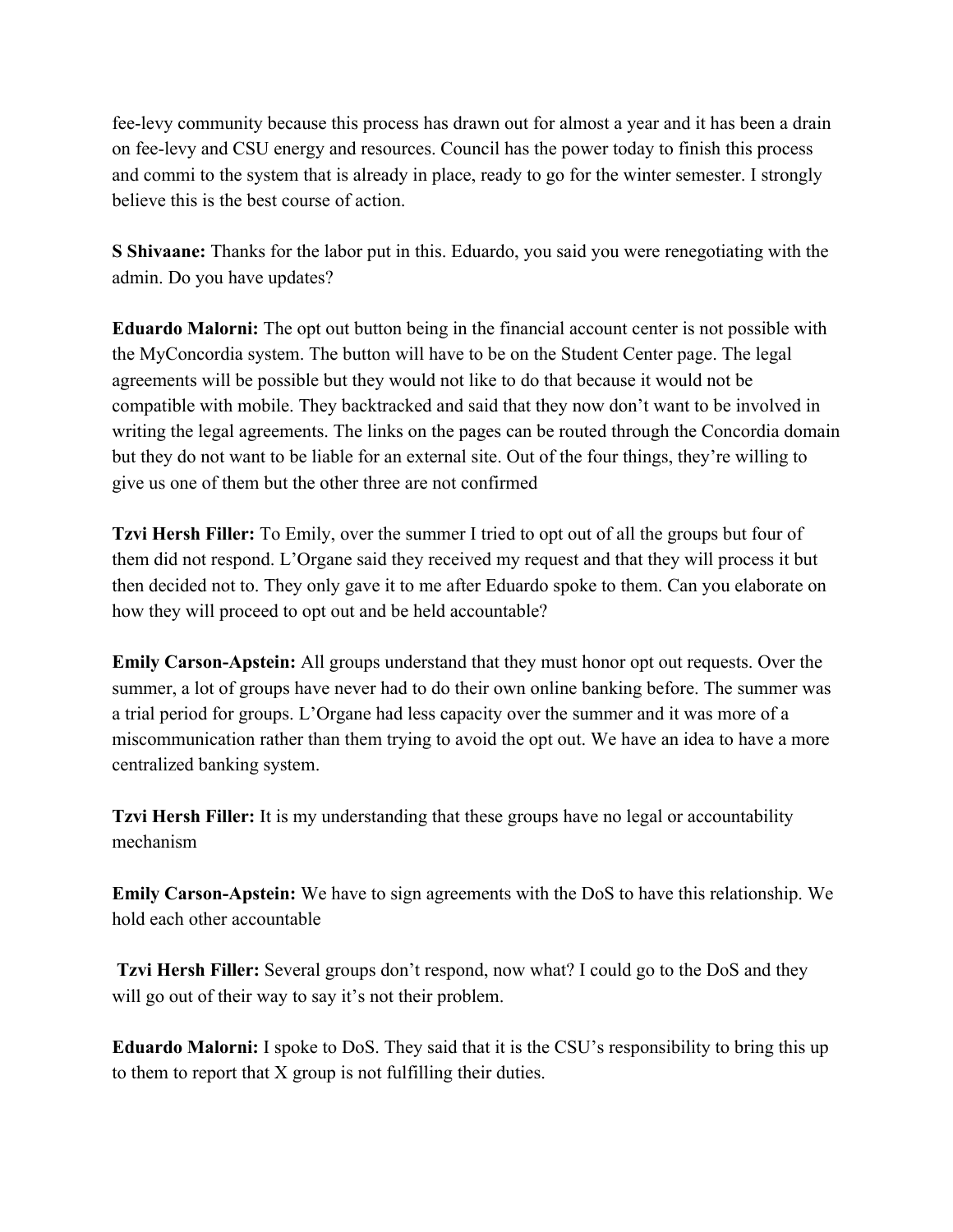**Harrison Kirshner:** Thank you for this presentation. The system we had in the Fall was incredible, much better than the summer, based on feedback I've received. It was seamless and streamlined. Thank you for taking the feedback and coming up with this great system in a short period of time.

**James Hanna:** I'm happy with the work that has been done and is a mass improvement over the summer. It is a unified page. I don't care if this came from students or admin, I just wanted it to be streamlined. We originally sent this to admin because it was such a mess in the summer. I'm enjoying the fact that everything now is simple and in one place. Congratulations to you. I want this system to be used in the future.

**Matthew Benzrihem:** I agree with Harrison, and that there should be a button on MyConcordia.

**Matthew Benzrihem** presents the following motion. Seconded by **James Hanna.** Motion passes.

*BE IT RESOLVED THAT* the current system continue to exist

BE IT FURTHER RESOLVED THAT a legal agreement be drawn up with the concordia community to institutionalize this system

*BE IT FURTHER RESOLVED THAT* the executives be mandated to find a solution when fee levy groups do not uphold their obligations regarding online opt outs.

VOTE: 15 YES 1 NO 2 ABSTAIN

*Harrison Kirshner votes yes*. *Lauren Perozek votes yes. Arieh Barak abstains. Christopher Vaccarella* votes yes. *Tzvi Hersh Filler* votes no.

**Matthew Benzrihem:** It's a good system, we just to make sure that it continues and that there is a standardized way of doing things

**Tzvi Hersh Filler:** This motion is a violation of our bylaws and the referendum question.

**Chairperson:** Based on what?

**Tzvi Hersh Filler:** That we need to abide by our referendum question.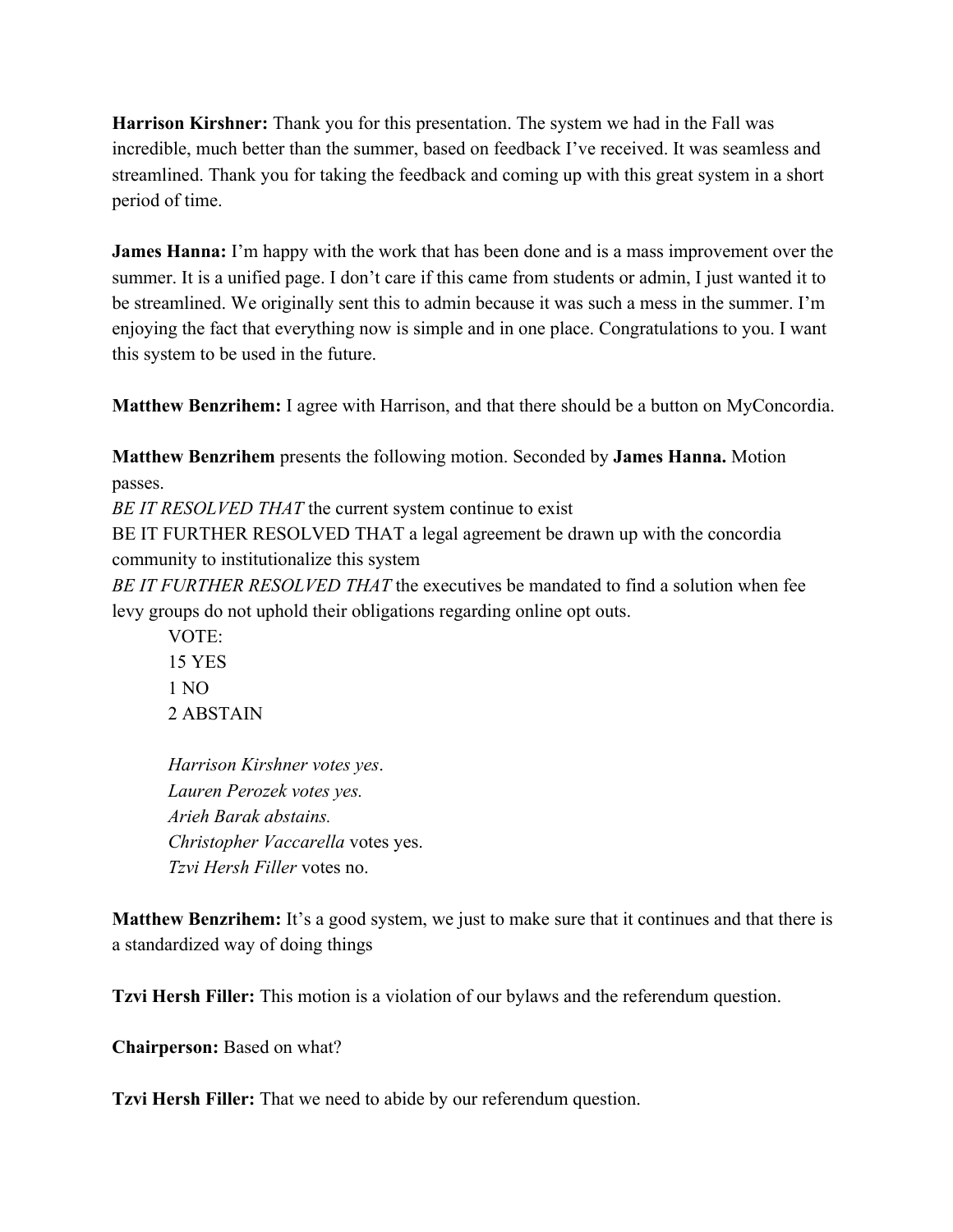**Isaiah Joyner:** The referendum question did not mention MyConcordia. It was the use of Concordia University bringing the online opt out. Then we have to question if the CSU is part of Concordia University

**Tzvi Hersh Filler:** No we are an independent entity

**James Hanna:** We want online opt out at Concordia, it is reasonable to interpret that as the Concordia community

**Tzvi Hersh Filler:** I'd like it noted that it is an issue. Students are required to upload the schedule, what happens to grad students who don't have any courses?

**Emily Carson-Apstein:** They can opt out and there is a set fee for them that doesn't happen based on credits

**Tzvi Hersh Filler:** If you're not taking classes, what would they upload? Do thesis students get screwed over?

**Emily Carson-Apstein:** No, they can just prove that they're Concordia students

**Arieh Barak:** Can we email all students the link to opt out? How else can students find out? It isn't transparent

**Yasmine Yahiaoui:** I can't find anywhere that the Google doc was and I could've saved money. The link wasn't advertised enough. Maybe other students don't know this exists. How was I supposed to know?

**Emily Carson-Apstein:** We have a website that has opt-out information. We have a Facebook page. Each group will have opt-out information on their own page.

**Eduardo Malorni:** The fee levies negotiated with Christopher Kalafatidis and would only agree on the condition that we do not advertise the fee levy opt out and the council at the time agreed.

**Arieh Barak:** What was the reason?

**Eduardo Malorni:** I don't know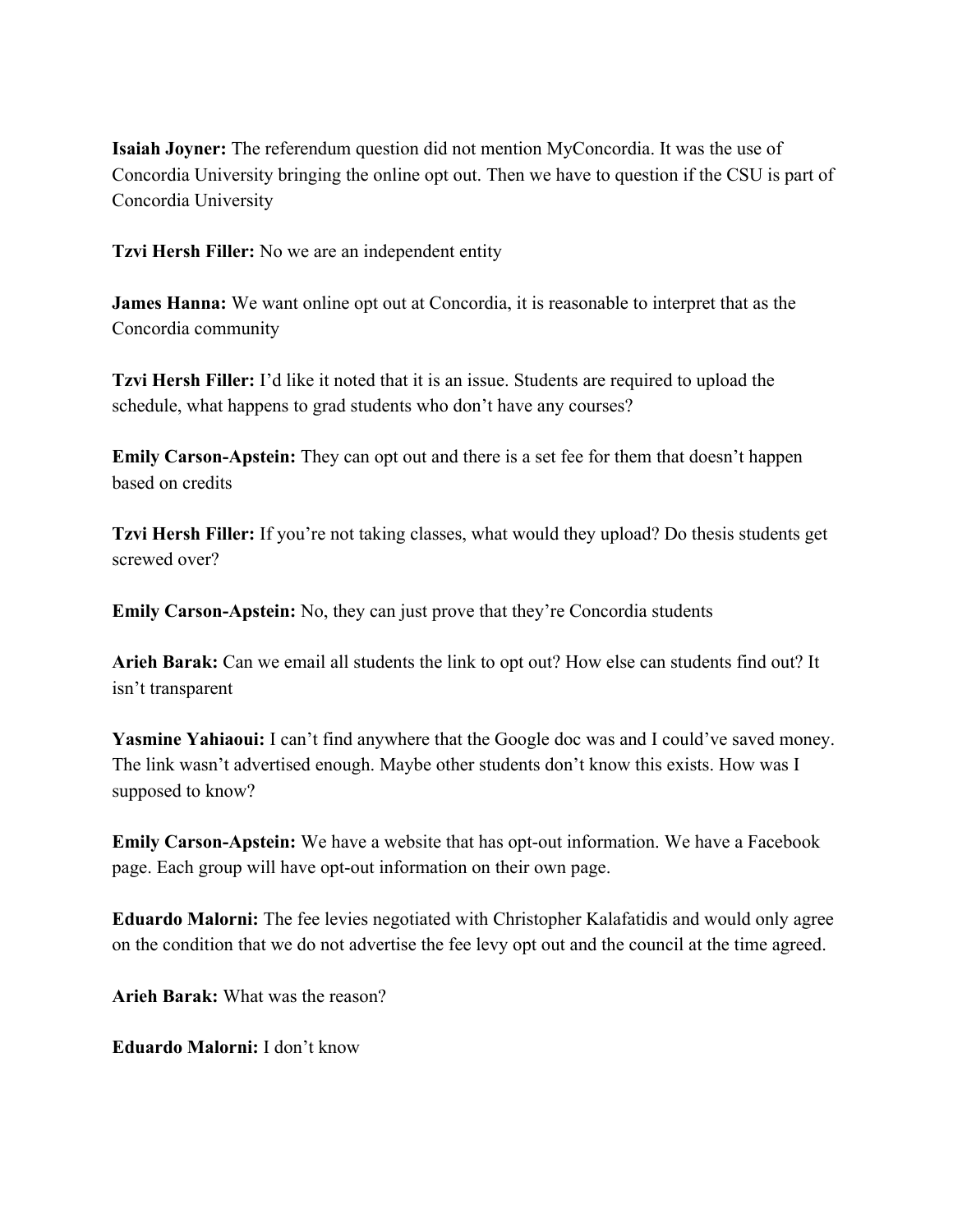**James Hanna**: Can we motion to increase the advertisements so that students are more aware of the opt-out?

**Eduardo Malorni:** I'm sure we can come up with some sort of agreement?

**Desiree Blizzard** calls the question. Seconded by **S Shivaane**. Opposed. Motion passes.

VOTE: 13 YES 3 NO 1 ABSTAIN

#### **c) CJLO Referendum Question**

**Patrice Blais:** I was involved with the CSU 18-19 years ago. I'm here tonight as a board member of CJLO. I'm a faculty representative and a graduate student pursuing a MBA. CJLO is a different structure because we broadcast by the public airwaves and have to abide by government regulations. Our fee levy is not tied to CPI and we have lost money over the years. We are looking at many new projects that we would like to fund and invest with, and get student support. This is why we are proposing this fee levy increase.

**Tzvi Hersh Filler:** Reading CJLO's bylaws, you do not allow random students to come vote even if they're paying members?

**Patrice Blais:** This is a misconception. We worked with CSU lawyers to come up with our bylaws. Any student can apply and become a member, it is a formality. They just have to have student status. We have facilitated the process as much as possible. They fill a form out. They've been ratified and we have never refused anyone. We would only do that if they opted out, but that has never happened.

**Tzvi Hersh Filler:** Can a board member refuse membership?

Patrice Blais: In theory, yes. Has never happened in practice and never will

**Anais Gagnon** moves that the CJLO referendum question be on the ballot this semester. Seconded by **Harrison Kirshner.** Opposed by **Tzvi Hersh Filler**. Motion passes.

VOTE: 14 YES 2 NO 2 ABSTAIN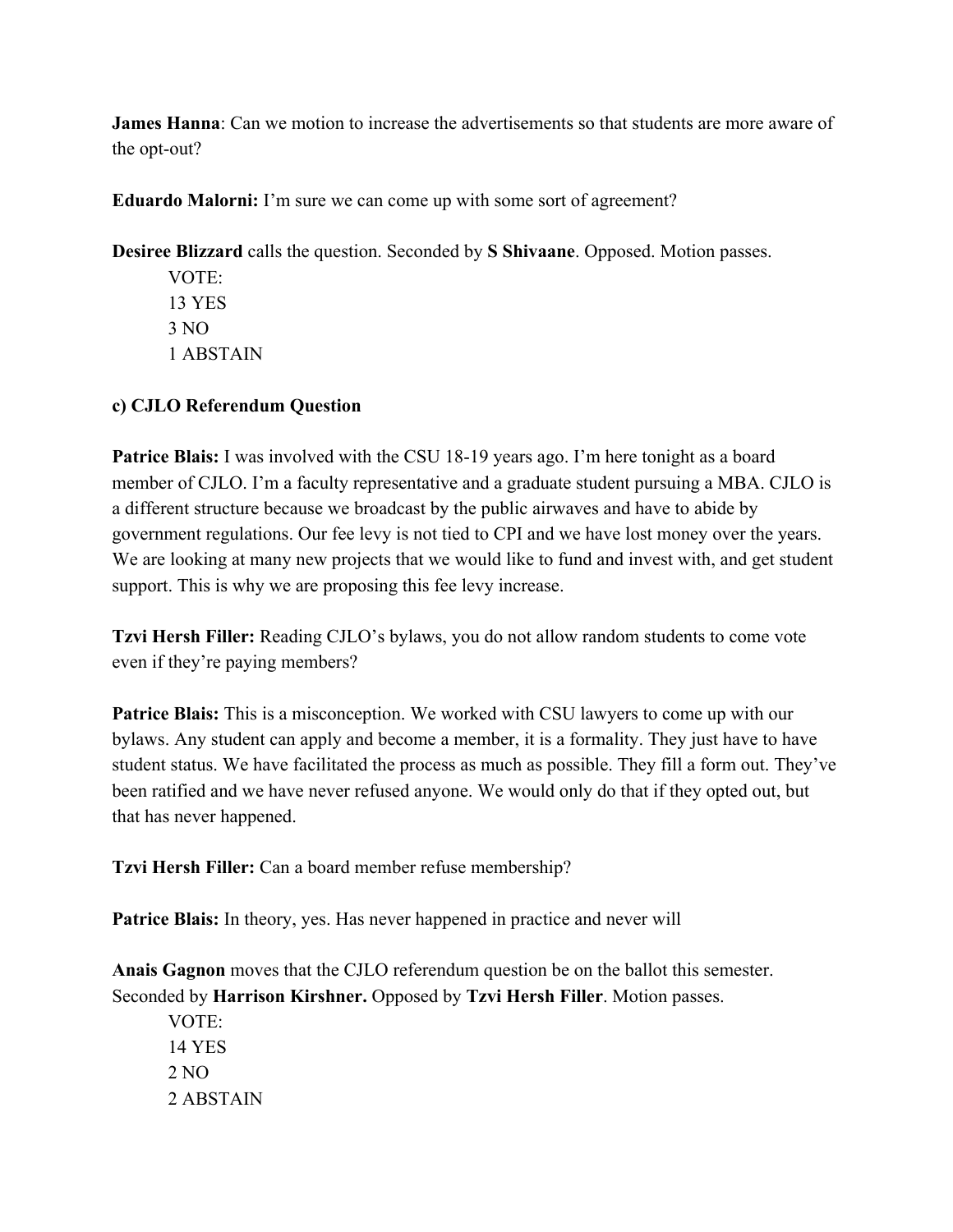**Patrice Blais:** We look forward to providing an important service for students. When I was at the CSU, the CJLO was a club back in 2001 and was receiving a \$12,000 budget. Now it is an independent fee levy group that has grown and is broadcasting on public airwaves, and is giving opportunity to students. I'm happy for the support. It came to our attention that there was a counselor, the one that asked me a lot of questions about the bylaws, that is actually going around to defund CJLO and the Link. We only did what we felt was right at the time. We have now found that the current CSU is very collaborative. There will be no lawsuit

#### **d) Mental Health Service Referendum Question**

**Eduardo Malorni:** Last year, we recognized the importance of mental health. We talked about a service dedicated to mental health, but it didn't go anywhere. It became apparent the lack of mental health support we give students. Concordia offers ten free counselling sessions and zen dens. Now that we're remote, now they provide phone calls and zen dens are inaccessible. FASA and CASA are holding workshops for mental health. We realized that they are not consistent and not something students can turn to for continuous help. Student's mental health is suffering based on our reports. We are thinking of looking into mental health services to offer. We want to know if the CSU should offer this service, the way we offer HOJO, LIC, Daycare, etc. The process is first asking if this is something students are interested in. Then, I will call faculty associations to send out surveys to see what students want from this service. We'll take the data and then look at the costs associated with what the students want. Then we have to consult our union and see how we will staff it. Then we will send it to referendum again and ask if students will support x services for y cost for fee levy. There is a ton of work associated with this, but I think it is work that should be done. Faculty associations agree with this.

**Harrison Kirshner:** This is a fantastic idea. It is something that should be looked into. The Student Nightline, a current fee levy, what is their purpose? They also provide at-home counselling?

**Eduardo Malorni:** They provide on-the-spot crisis management. They are just volunteers, a voice to speak to at your moment of need, but nothing longterm.

**Christopher Vaccarella:** I support this and hope this goes through. Especially with COVID and Winter coming up. Will this be up by winter semester?

**Eduardo Malorni:** A proper timeline would be a Fall 2021 launch, if everything goes perfectly to plan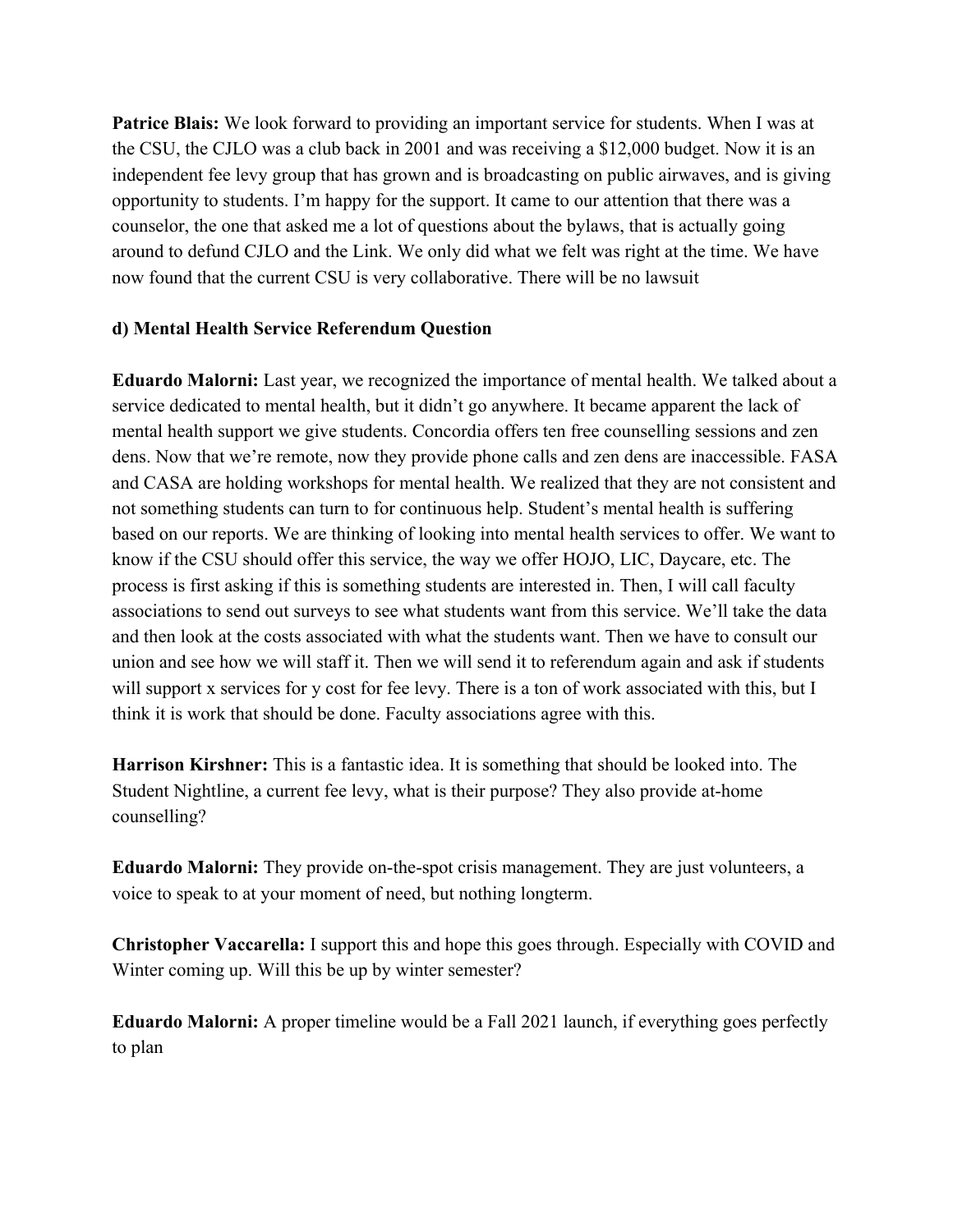**Anais Gagnon** motions that the following question be added to the referendum. Seconded. Motion passes.

Do you support the CSU working towards the creation of a new service dedicated to supporting the mental health of students?

**Anais Gagnon:** At Concordia, you need to have special needs to get services. It would be amazing if the CSU offers this to students. Mental health is something that plagues the student population. With COVID, it is not going to get better.

**James Hanna:** Is there any opposition? Or can we just vote

**Tzvi Hersh Filler:** What has Robert Henry (General Manager) commented on this, and how does this fit in with the mindfulness project?

**Eduardo Malorni:** He says it is a great initiative and will specifically be helping with associating costs to this project. For the mindfulness project, they indicated that they wanted to be a fee levy and would only stick to mindfulness. They haven't gotten back to me yet regarding what their plans are moving forward. They would only be a subsection of what this section includes

**Tzvi Hersh Filler:** Would they be an independent and redundant service, or part of this?

**Eduardo Malorni:** They would be a similar service to an extent, but I wouldn't say that it is redundant. This is more expansive, but working in the same vein

**Victoria Pesce:** There are different mental health initiatives on campus. Each service has a cap and we have 35,000 services. We want to offer another service to give students access to the necessary service based on their needs. We want to do something that is more accessible to students. Mental health is getting worse so we want to have the tools to make students successful

## **e) Space Concordia - Endowment Fund**

**Melize (Space Concordia):** I am the President of Space Concordia. We have projects, do outreach, learning, and community building.

**Daniel Berry:** We have students from a variety of majors at Concordia. We compete at the University Rover Challenge and the European Rover Challenge. We do really well at these competitions.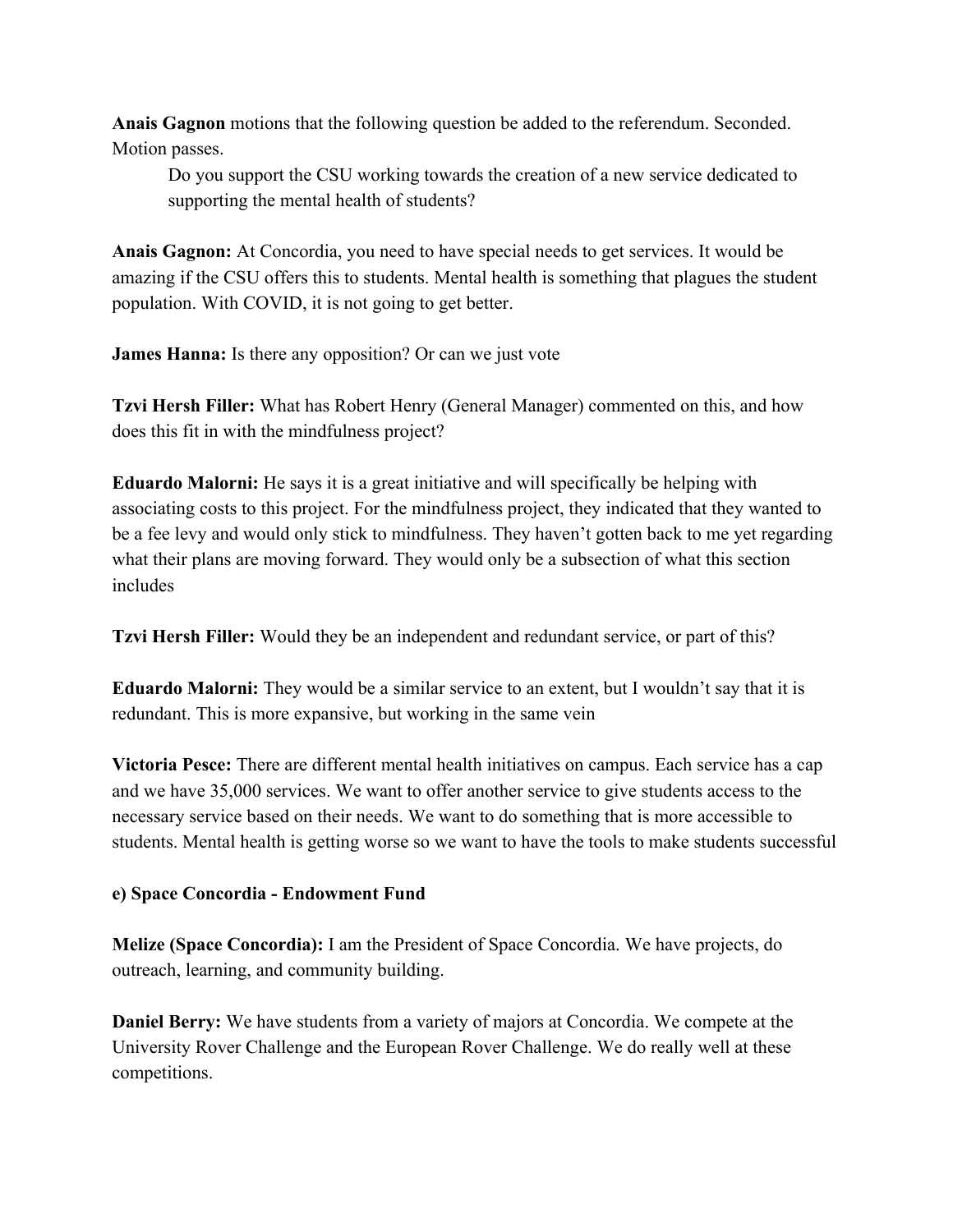**Kimberly:** We are good at building satellites. Launching a satellite is expensive and cost \$200K to launch. Concordia will be orbiting space in 2022. Our impact is to expose students to all aspects of a real space mission. We want to help students get experience in space engineering. We want to create a permanent ground station at Concordia University, and the construction of a thermal vacuum chamber.

**Oleg Khalimonov:** We have been launching rockets since 2015. We want to put Concordia on the map by being the first university in space.

**Amanda**: I am the lead of the Space Health division. Lasik, MRI, and Nike Air Maxes are examples of Space Health. We want to invest in technology to make space travel more accessible. We want to further human space exploration by developing health technologies that will enable autonomy and survival of humans engaging in space missions and establishing civilization on other planets.

**Melize**: We give students opportunities to get involved in the space industry.

**Timothee Clochard:** We have over 20 associations, 24 events, and over 100 volunteers.

**Melize:** We need money.

**Oleg Khalimonov:** You will be helping us make history

**Melize:** We are coming to you as a serious resort

**Desiree Blizzard:** The student endowment fund is no longer frozen. I was the one who wrote the policy to freeze it until a new policy, which happened in May 2020. The financial committee is supposed to review any applications before presenting to council

**Isaiah Joyner** moves to send this to the finance committee. Seconded by **S Shivaane**. Motion passes.

**Isaiah Joyner:** The new policy says that they need to go to fincomm

**James Hanna:** Simping for space is king shit. I would like to give you all the fucking money in the world but we don't have money for all of it. Send this to fincomm to give them as much money as possible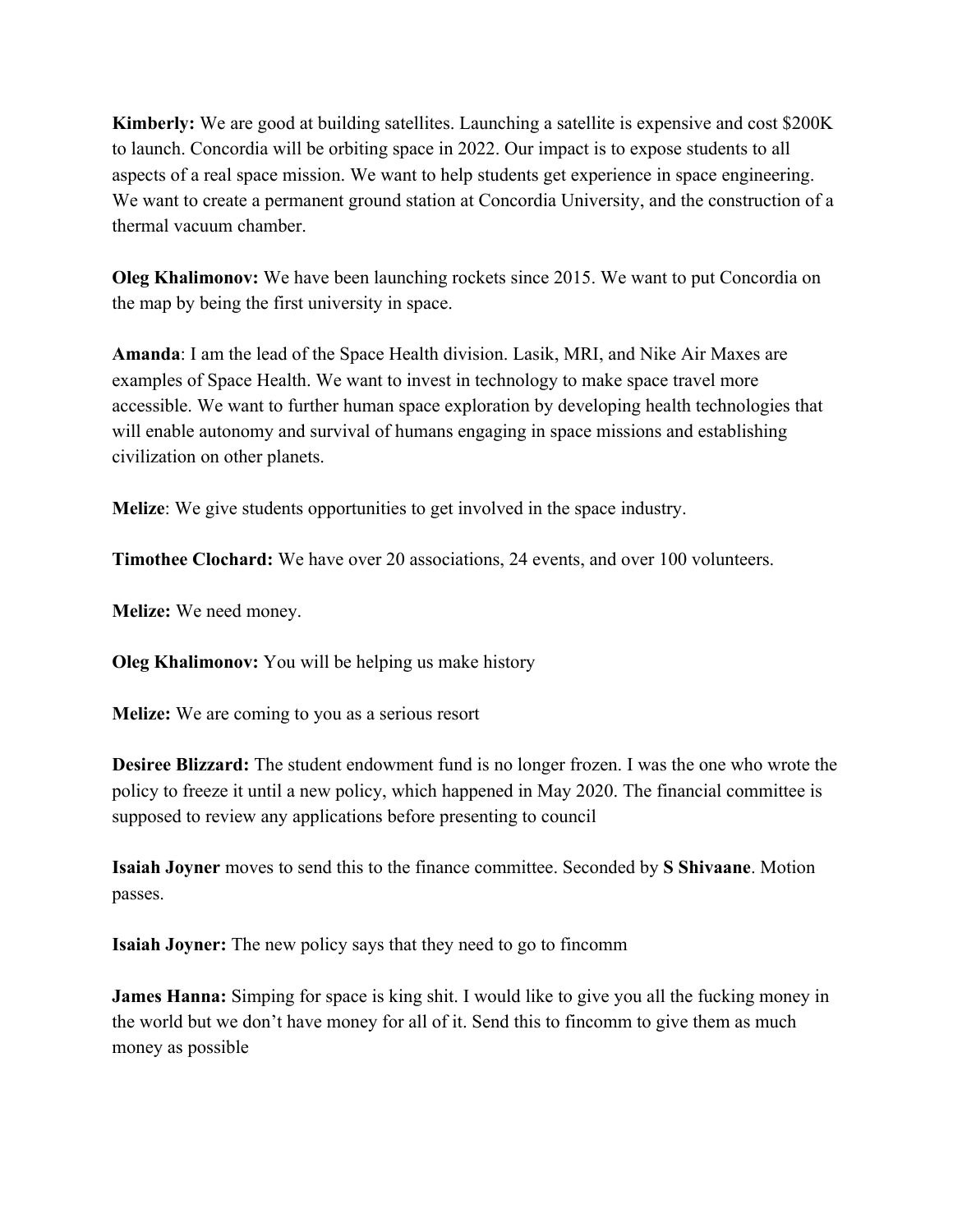**Matthew Benzrihem:** I cannot be objective and can only apologize for not giving you all the money

**S Shivaane:** I'm a simp for space

**Isaiah Joyner** calls the question.

#### **f) Policy on Council and Standing Committees**

**Sarah Mazhero:** We removed the steering committee that was provided, chairs won't be allowed to vote and chairs can pick their own times for when to schedule things. The policy committee worked on this together, so it has our approval, I would like to pass this.

**Sarah Mazhero** motions to approve the policy on council and standing committees. Seconded by **Harrison Kirshner**. Motion passes.

#### **g) Policy on Elections and Referenda**

**Sarah Mazhero:** What was changed is the process for online elections. We have consulted with our lawyers as well. We have reduced the signature requirement by 20 signatures.

**Victoria Pesce:** Is external going to have to change their chair?

**Chairperson:** That was already passed in the last point

**Matthew Benzrihem** motions to approve the policy on elections and referenda. Seconded by **Sarah Mazhero.** Motion passes.

#### **h) Human Resources Firm Proposal**

**Sarah Mazhero:** A lot of the cases go to the Judicial Board (JB) when they involve the Code of Conduct, but they do not solve the interpersonal issues that arise. Things can be fixed with a conflict resolution and mediation process. This was also recommended by our General Manager. The HR Consultant can also be a third-party advisor. This is in dire need for our union and helps a lot of the present tension, just by having a discussion. This would of course not replace JB.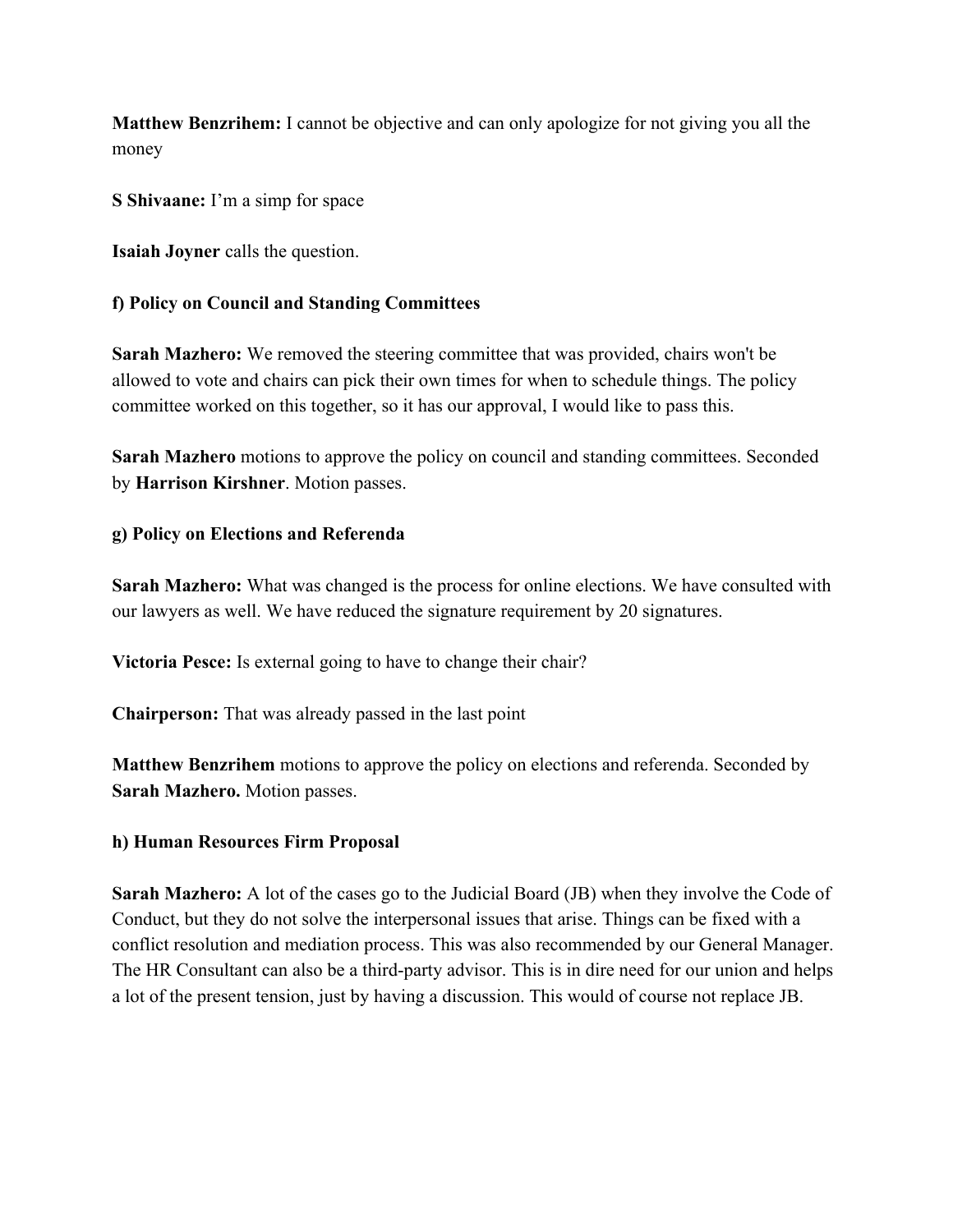**Sarah Mazhero** presents the following motion. Seconded by **Harrison Kirshner**. Motion passes.

*BE IT RESOLVED THAT* council approve the proposal to have the HR consultant work with the CSU to create policy, and conduct mediation in accordance with the Sexual Violence and Safer Spaces Policy and the Code of Conduct.

*BE IT FURTHER RESOLVED THAT* the budgetary impact is to be decided by the Finance **Committee** 

**Tzvi Hersh Filler:** This seems to be more of a proposal rather than a policy.

**Sarah Mazhero:** We can work on it when we speak with the consultant. This is going to be used on a needed basis

### **i) Council Equality Referendum Question**

**Eduardo Malorni:** This is an opinion question and does not in any way, shape, or form change how council currently looks or will look. This is simply an opinion question being asked if they agree with the idea. This is not a change to council. Decisions like this are major and should be decided by the students and not ourselves. While some of us may not agree to the question, we should not be taking away the right to vote from students on such a major issue. There is no right and wrong but we want to listen to the students. After discussing this with the faculty associations, a common concern was that the CSU council is both not representative of the student body and there exists poor communication between the CSU and Faculty Associations. This is a common problem that we do not represent all of the student body. Christopher Kalafatidis said last year that political science students represent most of the seats, which doesn't make sense. Many schools have implemented minority seats on their council to aid in diversifying their council. Different councils have different minority seat representatives and there is no standard. The lawyers have also agreed that this is legal and that many schools do it. Minority seats bring diverse opinions, and having these voices will make the council more respectful, inclusive, and diverse. This question has the support of all faculty associations who have stated they are interested in discussing council reforms that will allow for a more representative, communicative and diverse council in the future. It would be a slap in the face to the faculty associations if we do not send this question to the referendum. Looking at the bylaws of several student unions across Canada, it is apparent that there are many different formats. I do not know the perfect council format that works best, our job is to set certain goals and then modify the proposal until we find something that fits. For this reason, I intentionally made it vague so that it will leave multiple formats up for review and implementation.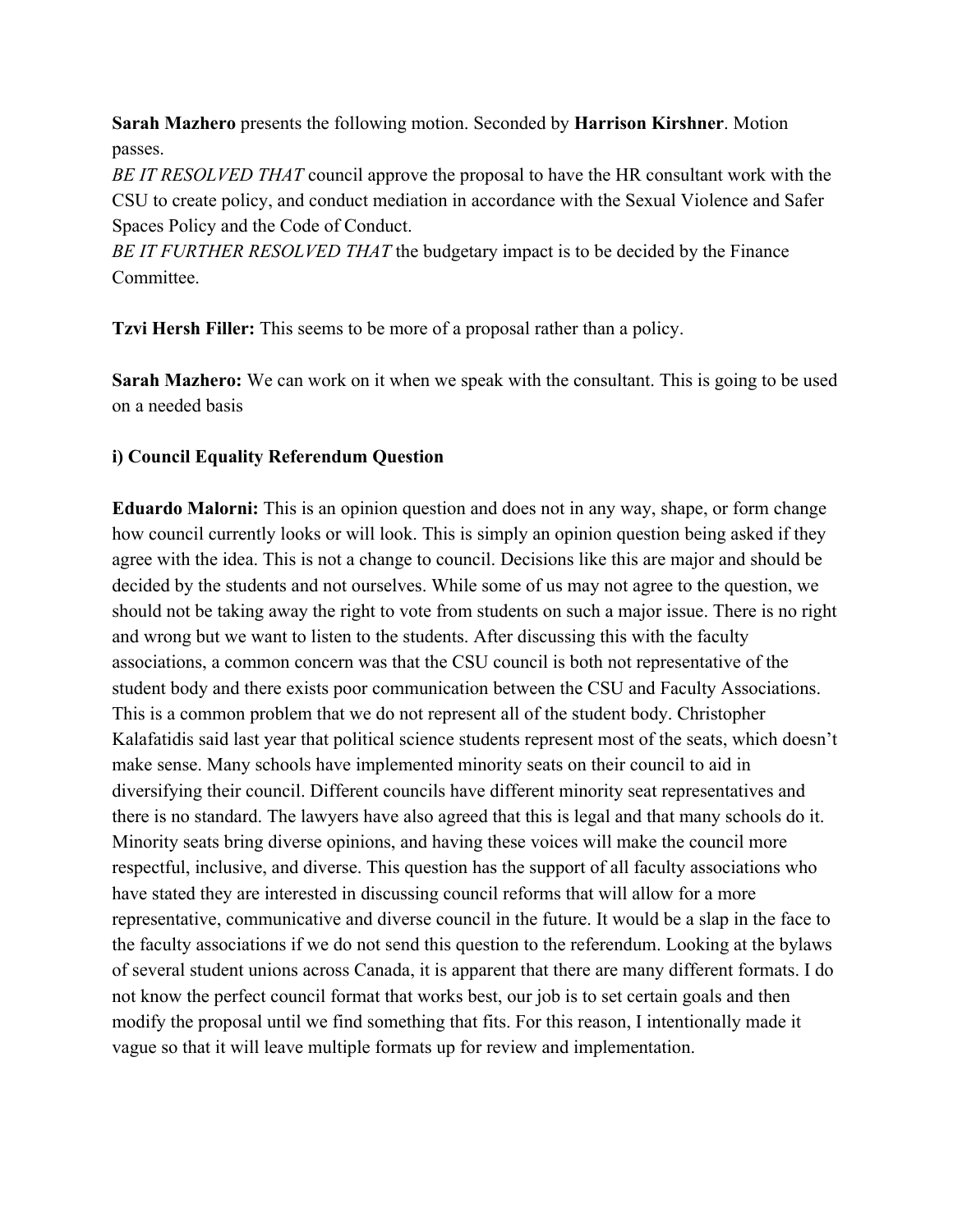**Eduardo Malorni** motions to send the following question to the referendum. Seconded by **S Shivaane**. Motion passes. Opposed by **Matthew Benzrihem**

Do you support the CSU adopting and undergraduate representative council distributed proportionally among the faculties with specified seats allocated for minority groups?

VOTE: 14 YES 1 NO 1 ABSTAIN

*Harrison Kirshner votes yes. Christopher Vaccarella votes yes Anais Gagnon votes yes. James Hanna votes yes*

**Harrison Kirshner:** This is an opinion question so the logistics of it are going to be supported, we're just asking if students will support this. All students should have the right to vote on this important topic that will change council representation for the better

**S Shivaane:** Thanks for sending us those different by-laws for us to read because it really put into perspective how limited the csu's scale of representation, by faculty only approach is in relation to other universities. There are multiple issues with csu-student disconnect and reform could very well be a good way of overcoming that. Within race, there are various ethnic groups that have firm communities in Quebec, I know Eelam Tamil folks have a big community, a seat for disabled students, etc, could help move those conversations along. I'm in support of this and having more research done. I guess my only question is would there be a preamble but you answered that, would there be merit in specifying the representation meant for religious minorities, racialized minorities, accessibility, indigenous, Black, various LGBT groups etc etc. Also, who usually votes for those seats? Is it the entire student body?

**Eduardo Malorni:** I've seen situations where it is an appointed seat, some are elected. I haven't seen anyone limit the voter pool yet to certain minority groups.

**James Hanna** motions to amend the question to the following. Seconded by **Anais Gagnon**. Motion passes.

Do you support the CSU investigating the adoption and undergraduate representative council distributed proportionally among the faculties with specified seats allocated for minority groups?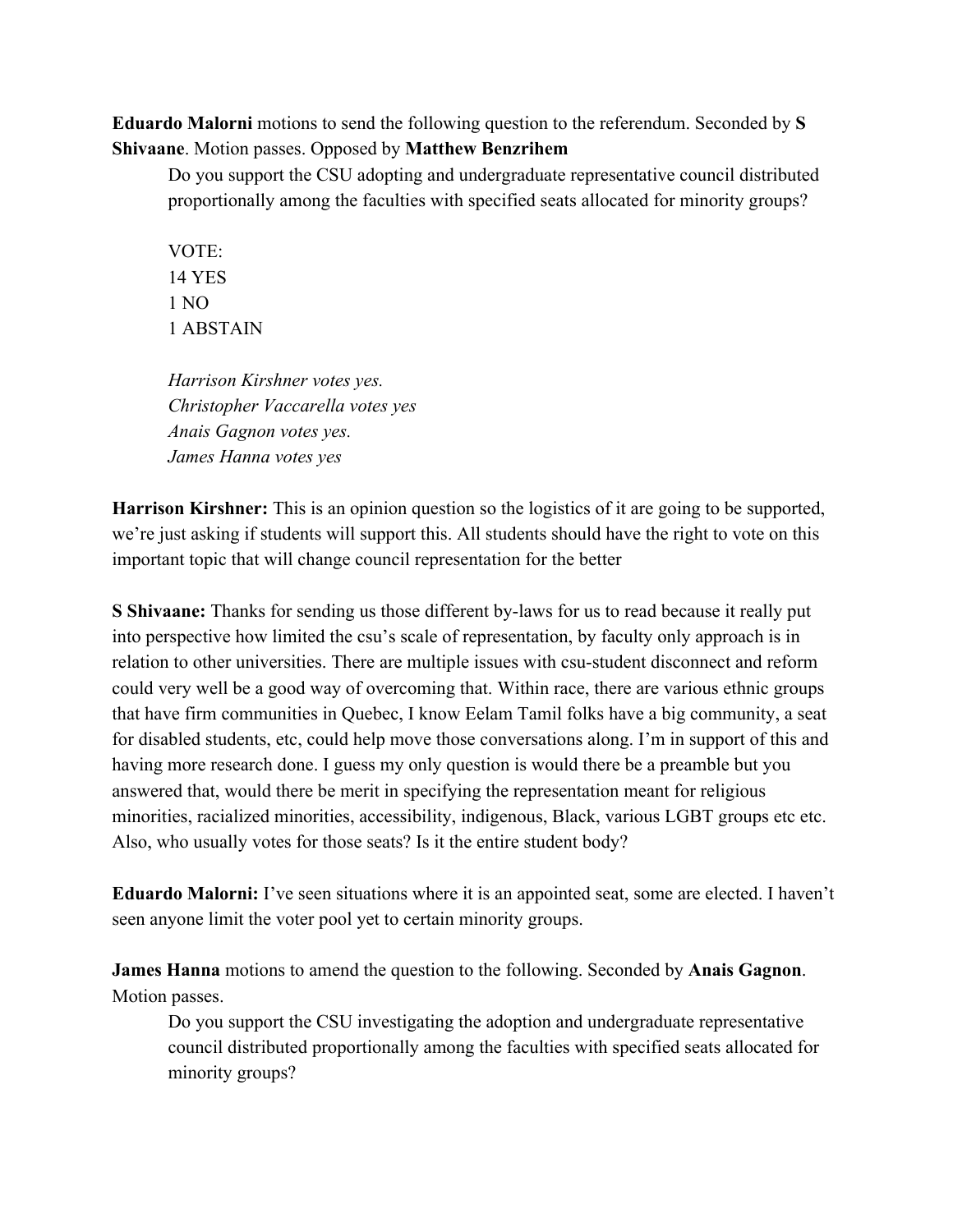**James Hanna:** It would be a good investigation on how to update a twenty decade old system

**Tzvi Hersh Filler:** It's eight years

**James Hanna:** Yea, but has council changed substantially?

**Matthew Benzrihem:** I want your word that religious minorities will also be included.

**Eduardo Malorni:** I haven't seen any bylaws that included religious minorities. My opinion is that if we add religious minorities, we have to add all of them or none of them. We can't pick and choose.

**Matthew Benzrihem:** We can add a list of potential examples in the preamble

**Eduardo Malorni:** It might confuse voters and make them think that those are the only groups we're prioritizing. I want to keep this as open as possible

**S Shivaane:** We might look at the cultural groups on campus as a starter base and then look at the different communities that have sizable populations across Quebec.

**Matthew Benzrihem:** It's too vague and I'm scared it's going to go in a direction we don't want

## **j) Referendum Questions re: Fee Levies**

**Tzvi Hersh Filler:** For CJLO, the original reason has to do with a lawsuit regarding our online opt out. In the event that they don't file, I will no longer go collect the signatures to remove their fee levy. If they do, I will. I regret including the part about the Link's smear campaigns as there are legal discussions ongoing

**Harrison Kirshner**: We heard from CJLO that clarified that they are having a good relationship with the executives and have no intention of suing us. If they do sue then we can deal with it at that point. We're talking of removing fee levies of people who contribute deeply to students

**Eduardo Malorni:** The questions submitted are arguably prejudicial. I can see this being sent to JB. Generally, when things like this occur, there has to be a more tactful way of doing things. There are a lot of ways to go about things, even if you disagree with them, before resulting in this and causing a lot of drama behind the scenes. This would affect the livelihood of some people. I would be hesitant to collect signatures based on the way the questions are worded.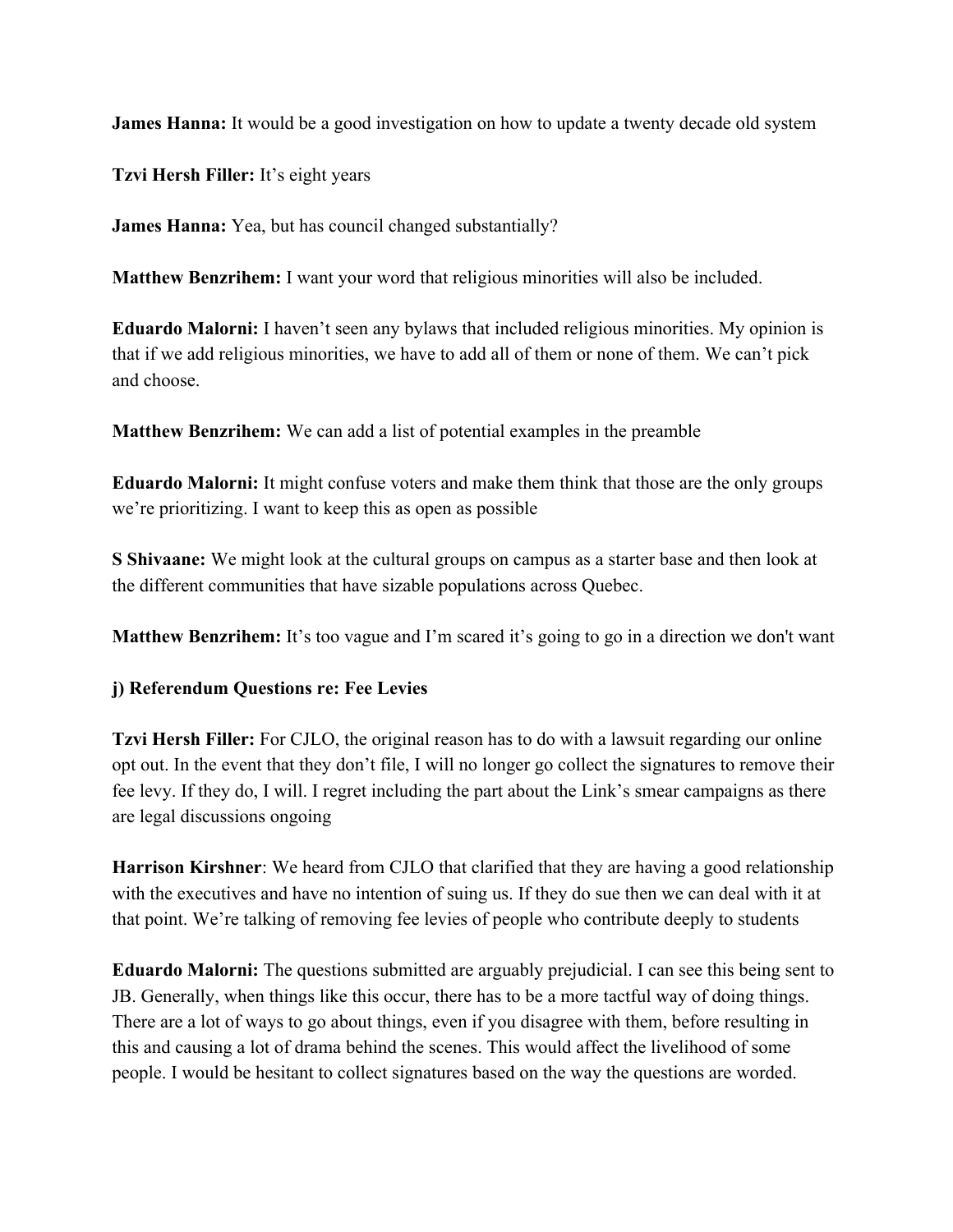**Luca Caruso-Moro:** What are the smear campaigns you mentioned caused by the Link?

**Tzvi Hersh Filler:** I cannot discuss due to ongoing legal discussions

## **l) CSU Operations Budget**

**Tzvi Hersh Filler** presents the following motion. Motion failed to receive a second and died. *WHEREAS* there is a demand from the CSU's members for a net reduction in tuition; *WHEREAS* the CSU ought to show some form of solidarity with tuition decrease demands; *WHEREAS* the Finance Committee has found that it is possible to reduce the operating fee to 2.06\$ and still maintain a surplus;

*WHEREAS* it is prudent to leave some leeway;

*WHEREAS* Bylaw 11.2 states that the Council or Representatives shall have the sole authority to propose the amount of the fee;

*BE IT RESOLVED THAT* the following question be sent to referendum:

"The CSU Operating Fee is a fee that all students registered in undergraduate courses at Concordia must pay.

In 2019-2020, it was 2.21\$. Do you support reducing the fee to 2.11\$, effective Winter 2021?"

*BE IT FURTHER RESOLVED THAT* the budgetary impact of this motion is an expected reduction of 15k of the budgetary surplus.

# **6. APPOINTMENTS**

## **a) Loyola Committee**

**Malcolm Asselin:** We're relaxed, and we're trying to figure out how to engage the community.

## **b) Policy Committee**

**Sarah Mazhero:** We pass policies pertaining to Council. We meet once a week. If you're interested, come and join

**S Shivaane** nominates **Sarah Bubenheimer**. **Sarah Bubenheimer** accepts **Jeremya Deneault** nominates themselves.

**Sarah Bubenheimer:** I want to get more involved, I'm only in one committee so far. I thrive better at smaller committees. I have a good grasp at policies based on previous experience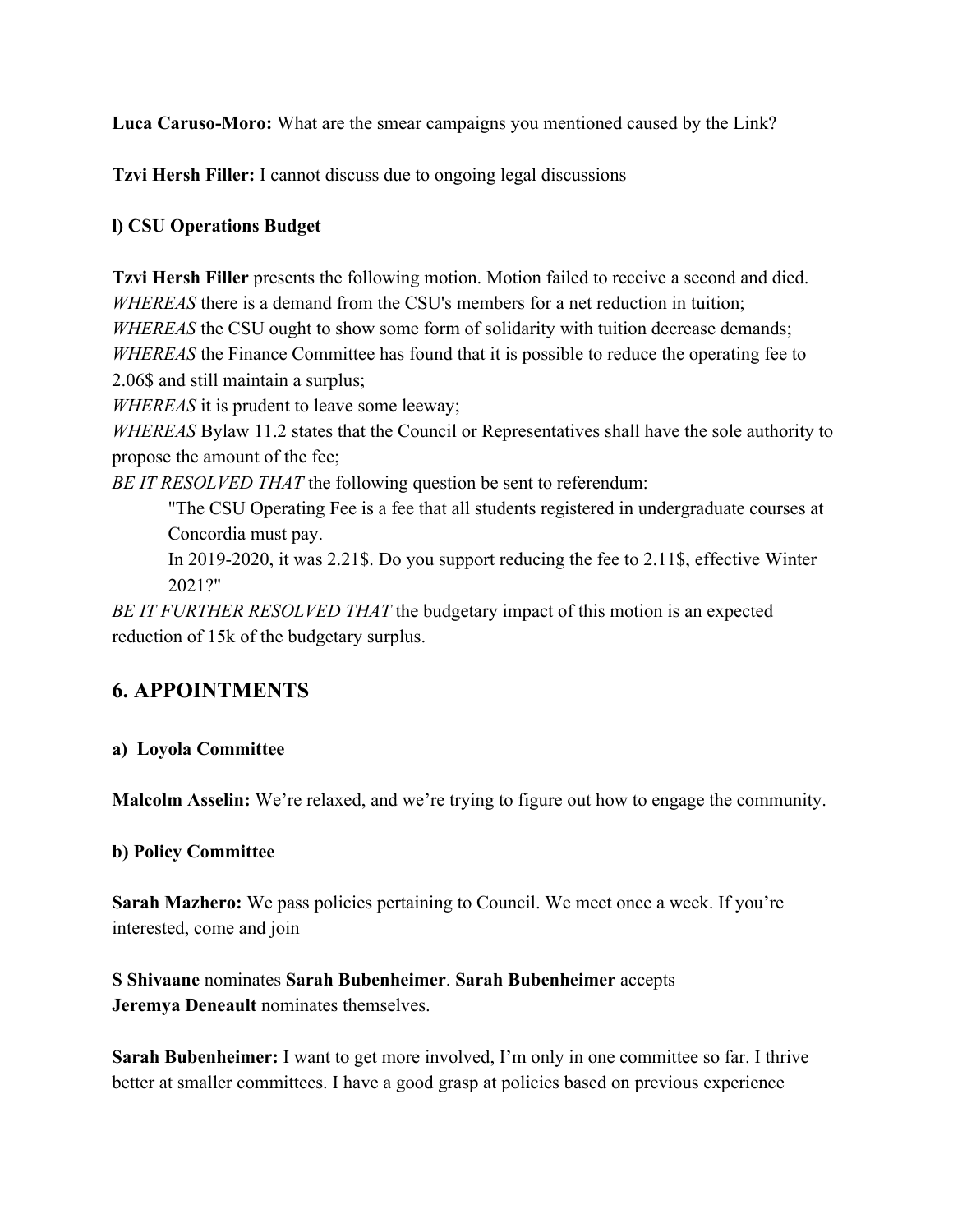**Jeremya Deneault** withdraws their nomination

**Daniel Amico:** It would be great for Sarah to be on another committee, she was great in the appointments committee

**S Shivaane** moves to appoint **Sarah Bubenheimer** to the Policy Committee. Seconded by **Jeremya Deneault**. Motion passes.

#### **c) Clubs & Space Committee**

**Daniel Amico:** We meet once every two weeks. We approve our club's budget proposals, office space issues, etc. It is an enriching experience to work with such creative students. We have a lot of fun! You can't be an executive or heavily involved in a club due to conflict of interest.

**Daniel Amico** nominates **Sarah Bubenheimer. Sarah Bubenheimer** accepts

**Sarah Bubenheimer:** I have experience in this committee and have been involved with clubs in the past.

**Daniel Amico** motions to approve **Sarah Bubenheimer** to the Clubs & Space Committee. Seconded by **Harrison Kirshner.** Motion passes.

**Tzvi Hersh Filler** nominates **Christopher Vaccarella. Christopher Vaccarella** accepts.

**Christopher Vaccarella:** I want more experience and to learn how to process work. I have experience with budgets and I want to get to know more people and learn about the operations.

**Daniel Amico** motions to approve **Christopher Vaccarella** to the Clubs & Space Committee. Seconded by **S Shivaane.** Motion passes.

#### **d) Senate**

**Isaiah Joyner:** It is the highest academic governing body. You will work with myself, Sarah, and the other senators to support students and push the student agenda forward. You need to be available on Fridays

**S Shivaane** nominates **Margot Berner. Margot Berner** accepts by proxy.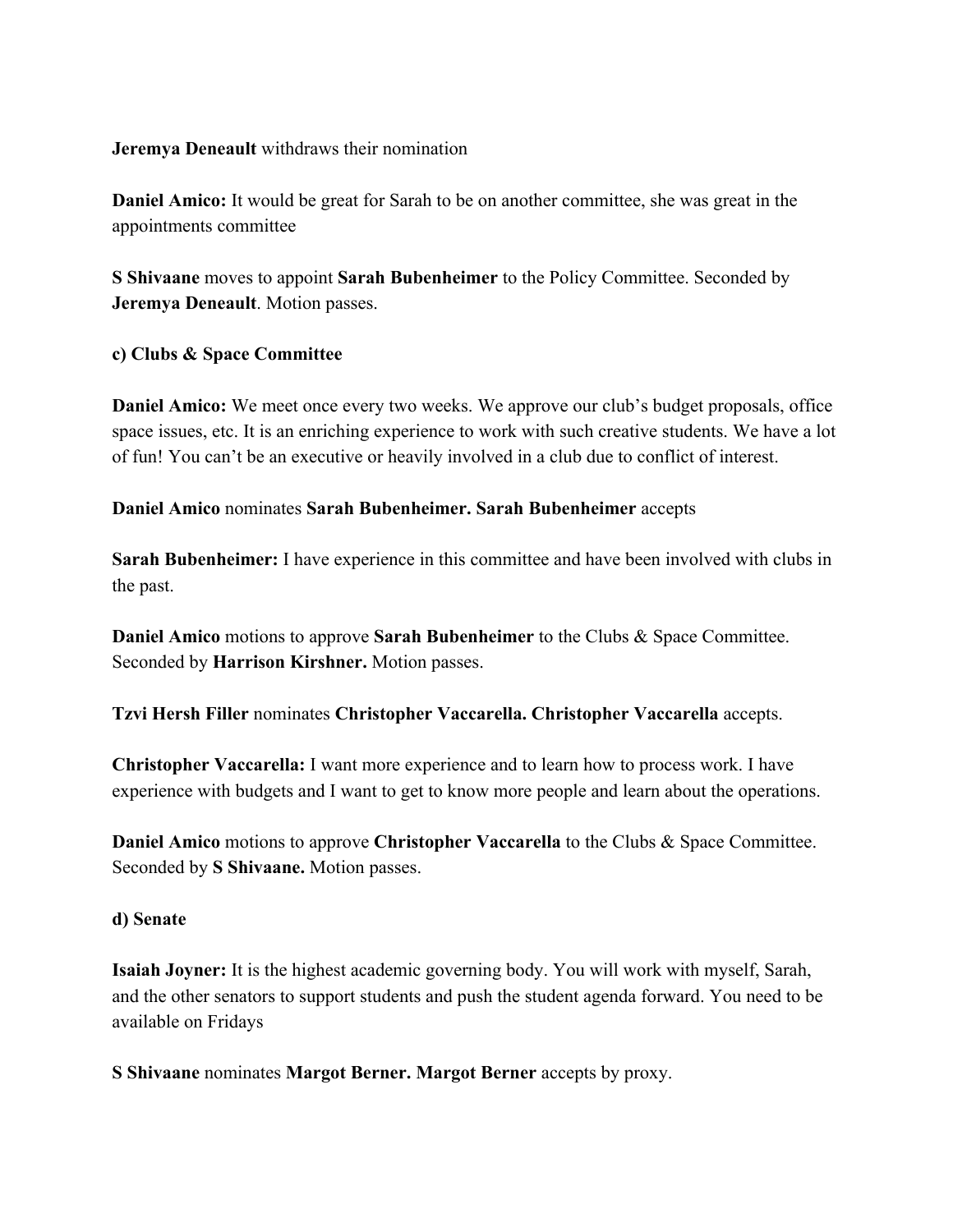**Jeremya Deneault** nominates themselves.

**Jeremya Deneault:** I want the Senate to have a different perspective. I have Aspergers and Epilepsy, that brings a different perspective.

**S Shivaane:** Margot is very badass and capable

**Victoria Pesce:** She is very good with policy, is very professional with talking to admin, and this is something that is important to her. She pushes to ensure students are considered in all capabilities. She is conscious of everyone's struggles and very hard working

#### THE VOTE IS TIED.

**Anais Gagnon** moves to table this indefinitely. Seconded by **Jeremya Deneault**. Motion passes

#### **e) Sponsorship Ad Hoc Committee**

**Victoria Pesce:** We are looking for someone to fill the sponsorship seat. We want to meet once every two weeks. We want to find sponsorships to fund our initiatives

#### **f) Fee Levy Review Committee**

**Eduardo Malorni:** We check the documents when a fee levy wants to become a fee levy. We would make sure that they're in order, review, and ask questions. We would approve on the grounds that they have all their documents ready. Then we bring it to council. We also review amendment and defunding applications. It's a lot of paperwork.

#### **g) Library Services Fund Committee**

**Eduardo Malorni:** It is like the athletics fee but for the library. We come up with good uses for the money for the library. We meet four times a year.

#### **h) CEO Appointment**

**Isaiah Joyner:** We started the CEO recruitment process. We put out the call out, we're conducting interviews.

**Chairperson:** We have had four interviews, one official meeting, and a meet-in-greet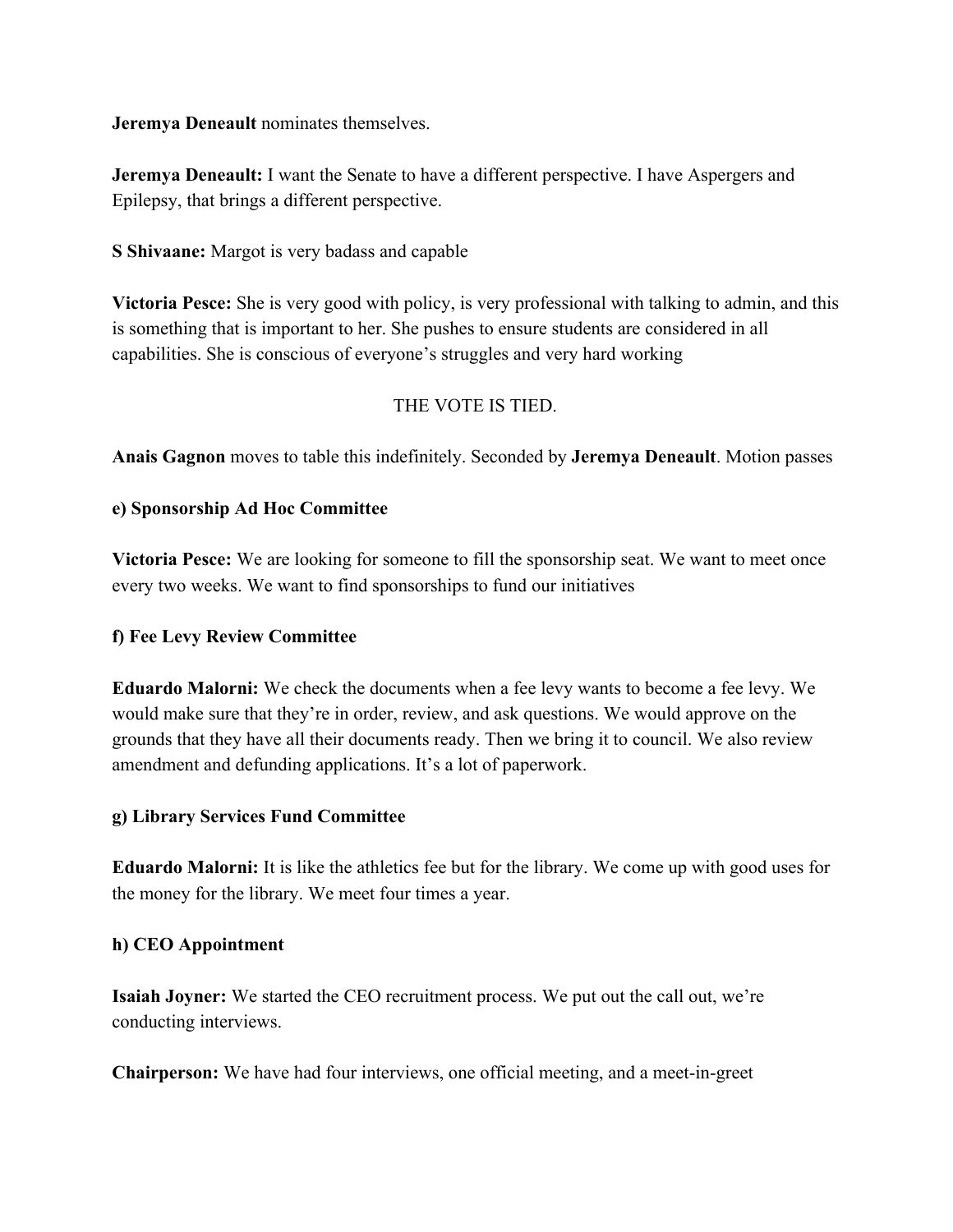# **7. RETURNING BUSINESS**

#### **a) Secret Ballot**

**Desiree Blizzard** presents the following motion. Seconded by **Harrison Kirshner**. Motion passes.

*WHEREAS* currently secret ballots can be enacted by any Council member as soon as they ask. *WHEREAS* no secret ballot policy can be found.

*WHEREAS* Robert Rules outlines the use of secret ballot "[...] is habitually used in connection with elections and trials, and sometimes for the selection of the next place for the meeting of a convention."

*WHEREAS* Robert Rules requires a simple majority for all motions to pass *BE IT RESOLVED THAT* a secret ballot request needs a simple majority to be enacted.

*BE IT FURTHER RESOLVED THAT* budgetary impact is null.

**Desiree Blizzard:** Currently there is no policy that exists in our SR and bylaws about secret ballots. I don't want secret ballots to disappear. Secret ballots will still be possible, but you will need a simple majority to enact it. You can mention that you fear voicing your opinion because of cyberbullying and we will take that in mind. I don't want secret ballots to be used every time someone wants to hide their vote

**Tzvi Hersh Filler** motions to split their following amendments. Seconded. Motion passes.

**Tzvi Hersh Filler** presents the following amendment. Seconded by **James Hanna**. Opposed by **Zachary Williams**. Motion fails.

*BE IT RESOLVED THAT* a vote may be called to challenge a motion for secret ballot.

VOTE: 1 YES 12 NO 3 ABSTAIN

**Anais Gagnon:** Wouldn't a double negative be a positive in the end? You're proposing the same thing as Desiree

**Tzvi Hersh Filler:** We want to err on the side of protecting the people who are concerned.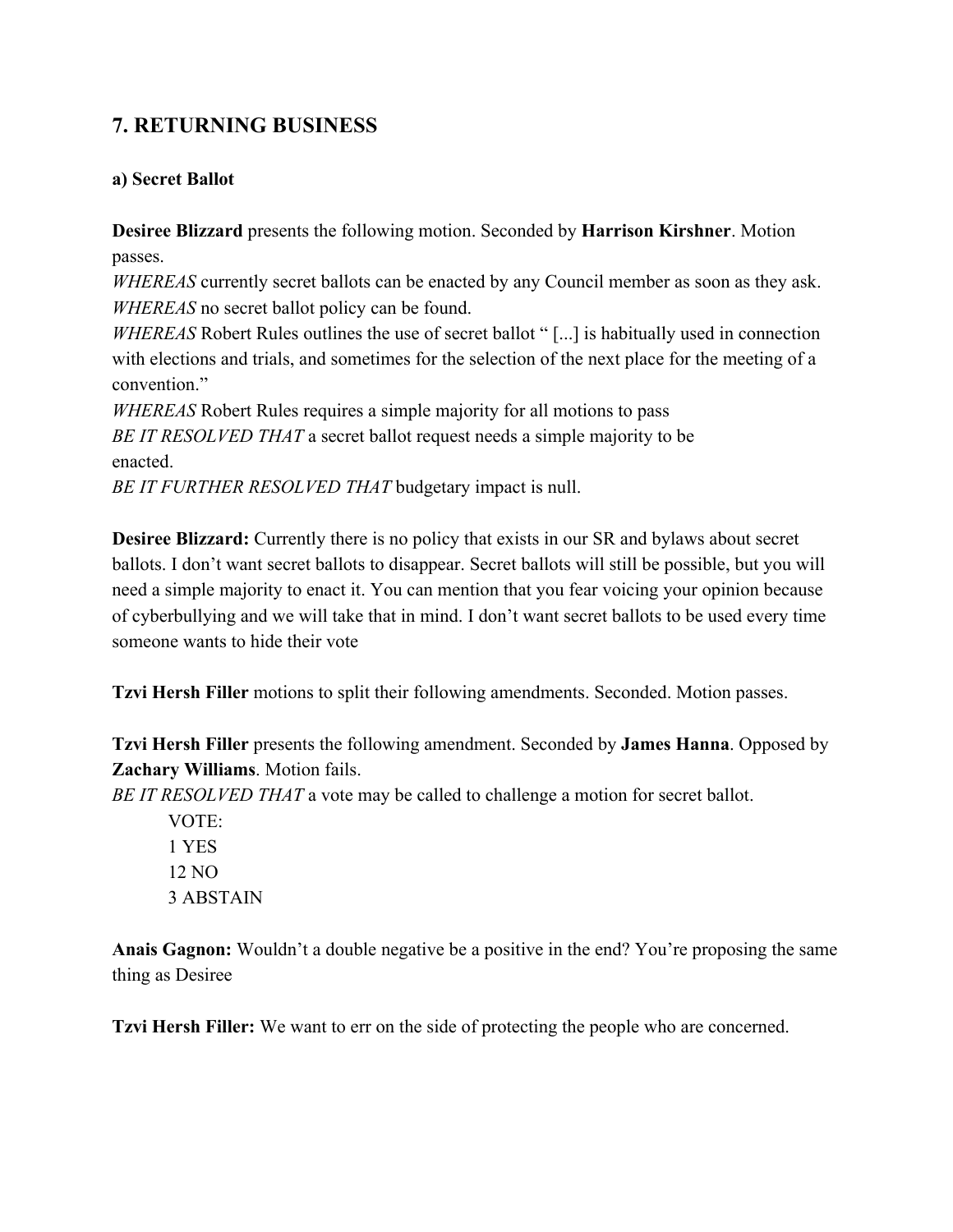**Tzvi Hersh Filler** presents the following amendment. Seconded by **James Hanna.** Opposed by **Lauren Perozek**. Motion fails. *BE IT FURTHER RESOLVED THAT* a vote for secret ballot must be in secret ballot.

**Tzvi Hersh Filler:** In the event you're calling a secret ballot in fear of harassment, the fact that you're holding the vote in open session defeats the purpose

**Arieh Barak:** We should vote without fear of harassment. If I have to motivate for why I want to vote with a secret ballot, I'm exposing my vote. I need the majority to not be harassed.

**Isaiah Joyner:** The secret ballot is not just because you want to show your vote. We're a public company, a not-for-profit. You have to be accountable for your decisions. If you spend less time offending people, people aren't going to come after you. (INTERRUPTED)

**Arieh Barak:** You're justifying harassment!

**Isaiah Joyner:** Harassment is a two-way street. People have said deplorable things during this debate. As student representatives, your first priority is to be accountable.

**Lauren Perozek:** Arieh, I've had people harassing me. Preventing secret ballots is not the only way to prevent harassment. Don't think you're limited just by this method. Find other ways to skin a cat.

**Desiree Blizzard:** Voting in secret ballot to enact secret ballot goes against the spirit of the motion. I brought this motion back because I believe in transparency and accountability. I don't encourage harassment either. Secret ballot is enacted left and right because people don't want to be transparent and accountable

**Arieh Barak:** I want to vote by secret ballot.

**Tzvi Hersh Filler** presents the following amendment. Motion failed. *BE IT FURTHER RESOLVED THAT* the threshold for blocking a secret ballot be 33%.

**Hadassah Alencar** (The Concordian): Why did the last vote fail if it was 50/50

**Chairperson**: It required a  $50\% + 1$  so that there is a majority, but it did not receive a simple majority.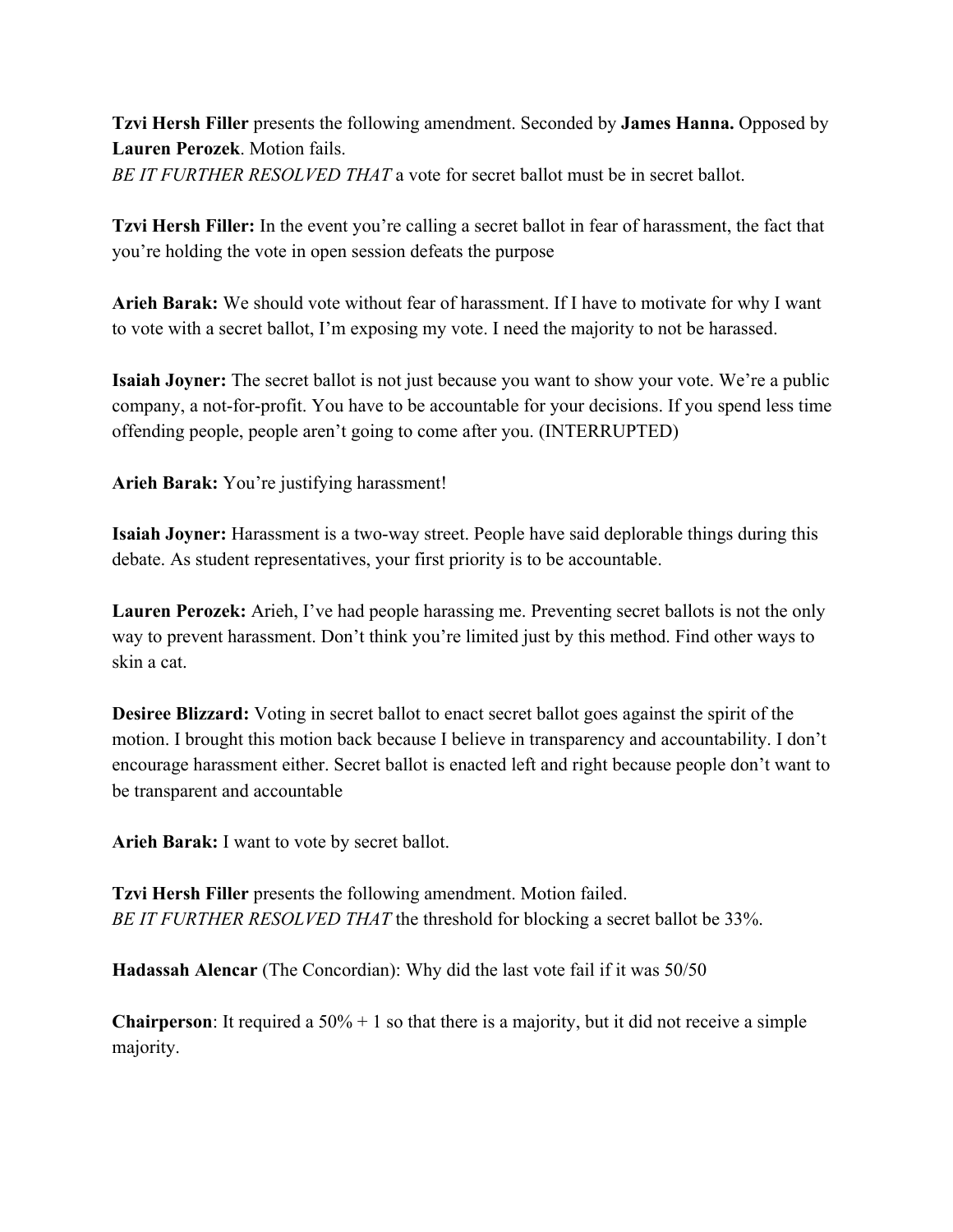**Zachary Williams:** This council has an image problem. It isn't helped by having frivolous secret ballot votes. In reality, we are elected representatives. I represent Independent students and they deserve to know how I vote. In a House of Commons, they don't do frivolous secret ballot votes. Students don't have trust in us and we need more transparency

**Chelsea Okankwu:** I agree with Desiree, we're student representatives and need to be held accountable. This motion makes it easier to do so

**Sarah Mazhero:** It's important for students to know exactly what discussions we're having. It's our duty that students know exactly what we're voting on. It's the students duty to know what's going on in council to give us feedback

**Tzvi Hersh Filler:** There have been cases where people say threats. We've seen what the solidarity with them looks like and it is remarkably disappointing. This strikes me as a motion designed to enable bullying. Whatever, you do you.

**Isaiah Joyner:** It's about accountability, no one is about bullying. Calling a secret ballot takes time. We should keep discussions fair among each other and don't attack each other, and express your thoughts without offending each other

**James Hanna:** I can guarantee that a few of the motions that went through secret ballot only passed because they went to secret ballot. There are people who are in groups on council, and allowing secret ballots allows you to vote against the group, especially if you think there is a prevailing idea. It protects the integrity of people. It is central to our system. If someone doesn't want backlash from their peers, everyone can sympathize with that. We saw people falsely attributing votes to people and then threatened to go to their employers. There are legitimate fears people can have and having a majority vote to require a secret ballot will cause people to make this inference that people voting for secret ballot is going to vote in a certain way.

**Victoria Pesce:** I was a council member and represented JMSB students. My vote represents the students and my faculty, so they deserve to know how I voted. There is a lack of wanting transparency and accountability. If you don't want to be harassed, maybe ask your peers on their opinion for certain topics. Students only care about what we voted on and how we voted on so they deserve to know.

**Isaiah Joyner:** You should come here to be accountable to people. It's not about a witch hunt, but about how your words hold weight. You can disagree with people but if you offend them, what do you expect? You're independent and voted in by your faculty. The only group should be council and committees. If you're loyal to a subgroup in council, that's a problem.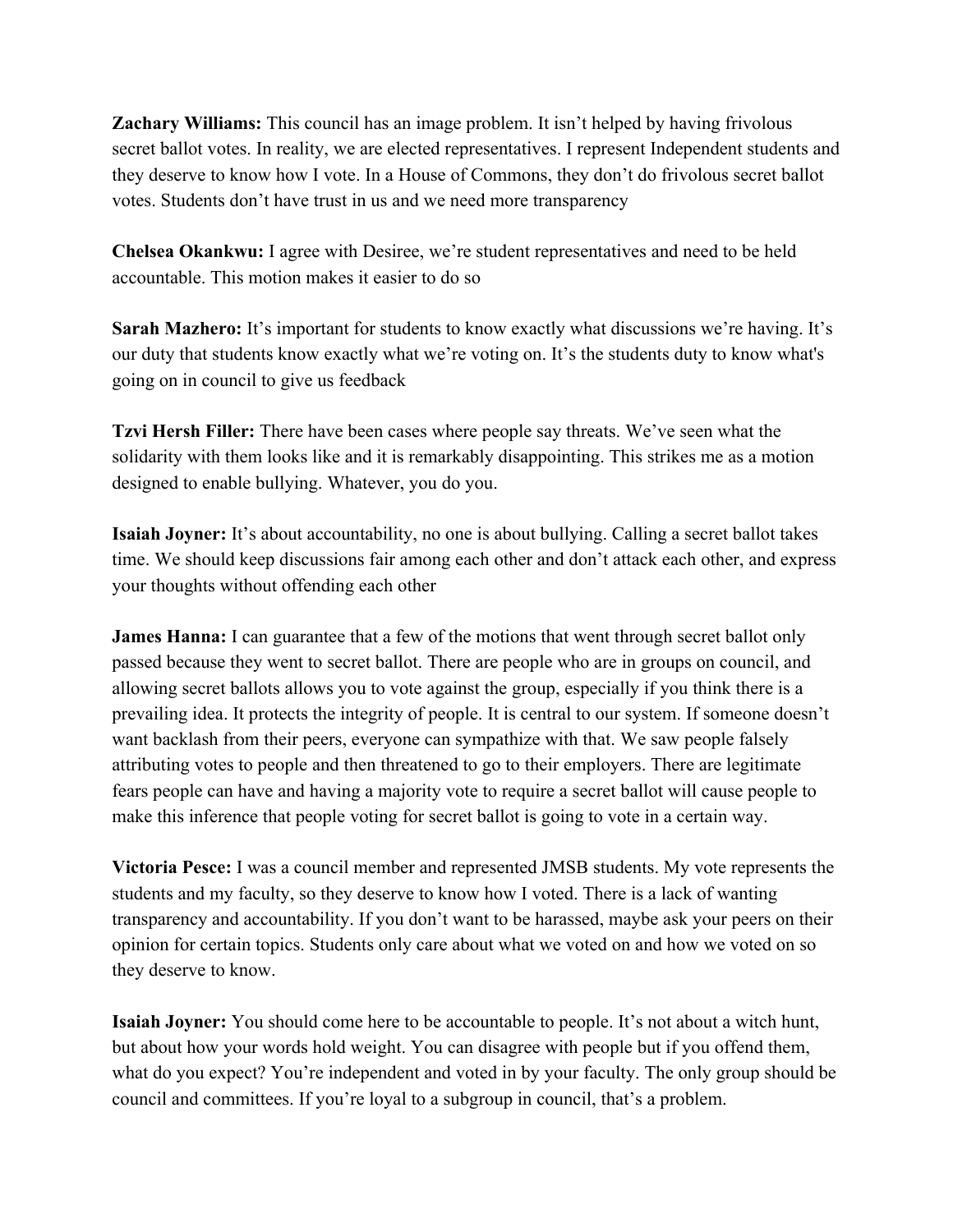**Arieh Barak:** I agree with Victoria and that JMSB students need to know what she voted for. Secret ballots are exceptions, we only vote that way maybe 5% of the time. We are trying to prevent and protect people from being harassed. If the council votes yes on this, they are supporting harassment.

**Desiree Blizzard:** This is reflecting the council's toxicity. This motion isn't going to fix the toxicity we have or how people react to your vote. This motion is for transparency and most of us came to the CSU to prove that the CSU can be transparent. This motion will help that.

**Tzvi Hersh Filler:** I want to vote by secret ballot because I assume this is the last time I'll be able to do that.

#### **b) Freedom of Speech**

**Isaiah Joyner** motions to table this item indefinitely. Seconded by **S Shivaane**. Motion passes.

**James Hanna** presents the following motion. Seconded by **Tzvi Hersh Filler**. Motion passes. *BE IT RESOLVED THAT* council notwithstand the relevant provisions in the election policy

## **c) External Committee Minutes – August 7th**

**Tzvi Hersh Filler** presents the following motion. Seconded by **Matthew Benzrihem**. Motion passes.

*BE IT RESOLVED THAT* Vincent Mousseau be asked to apologize to Matthew Benzrihem for the Anti Semestic remark, but not make the apology contingent on their rehiring.

**Matthew Benzrihem:** I'm asking for an apology for antisemitism. If you think that Jews deserve the bare minimum, please vote for this. If a comment was made to a Black person, you would want an apology.

**Isaiah Joyner:** Please refrain from comparing the plight of any community to the Black community

**Lauren Perozek:** We asked but you can't force someone to apologize

**Matthew Benzrihem:** You're letting someone make an antisemetic statement and then teach antidiscrimination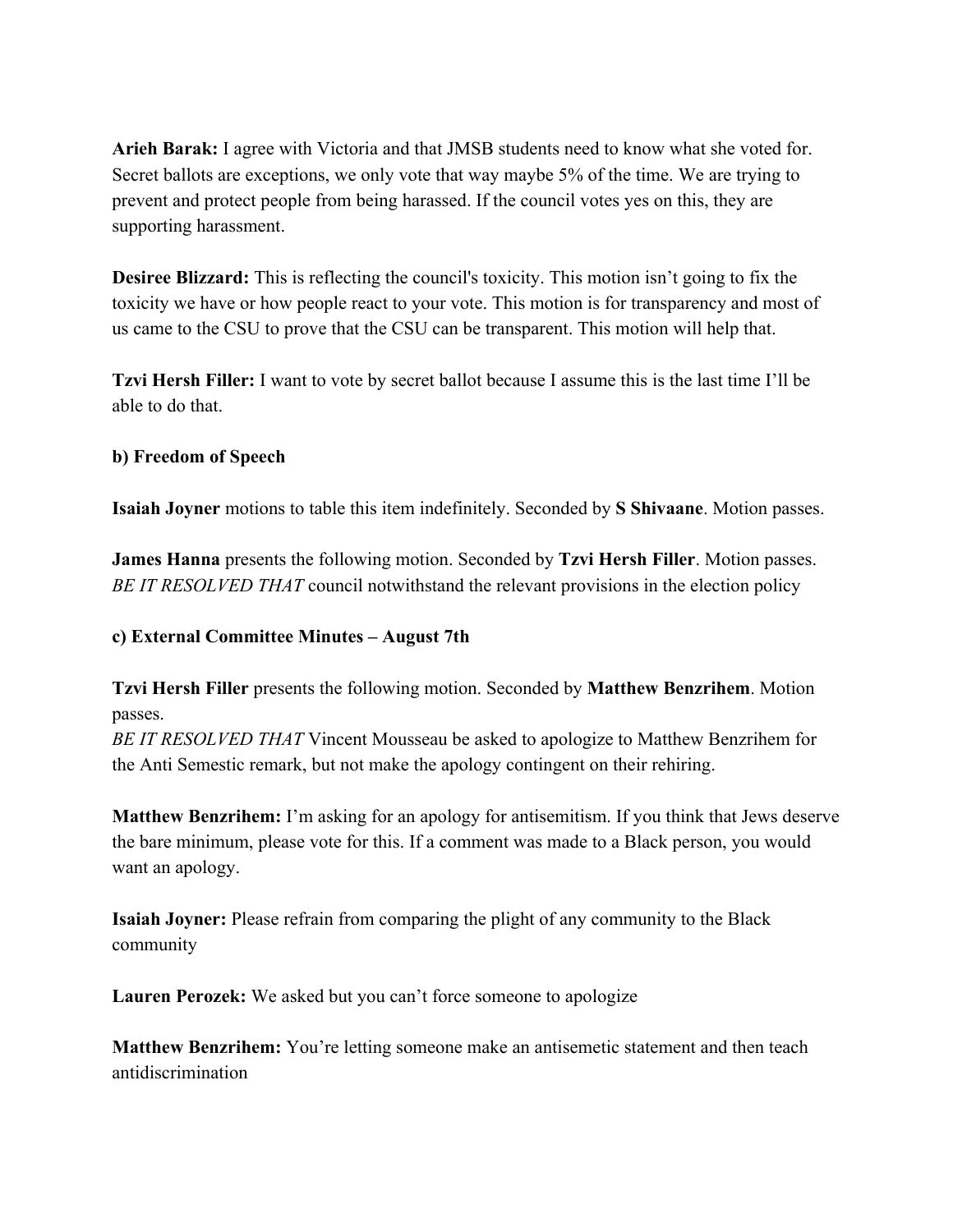**Arieh Barak:** If he doesn't want to apologize, but why do we have to hire him again? He should not be hired if he has not apologized

**Lauren Perozek:** If you talked to the exec team at all, it is clear what their stance is on. We cannot make an apology contingent on a rehire. This is a professional workplace, you won't find a company in North America that forces people to make apologies and have it contingent on their rehire. I understand that this is personal but I don't feel comfortable going after one person over one incident

**Matthew Benzrihem:** They wouldn't ask for an apology. They would fire them and not hire them back. When it's other people, it's bad. But when it's a Jew? This is a problem with the CSU

**Harrison Kirshner:** Their action was inappropriate and the reference they made was inappropriate. I want to echo that. I don't think asking this is too much to ask. There are many people that are able to provide an integrational multifaceted approach to discrimination. There is no reason why they should be rehired until they apologize

**Roman Zelensky:** I support my fellow Jews. I propose we get rid of Vincent. He is unfair and we should get rid of him because he is a racist

**Chairperson:** Vincent uses they/them pronouns

**Roman Zelensky:** My apologies. Vincent is racist, and racism can be applied to anyone. Racism should be treated from all sides to make it truly equal. We should get rid of him. I don't like him, he's racist, let's get rid of him forever.

**Desiree Blizzard:** I'm touched by what the council has said. Discrimination is never okay. Why did we change this in Policy?

**Lauren Perozek:** It's unfair to carry out certain actions without giving them an opportunity to speak on their behalf

**Desiree Blizzard:** Would Matthew be amenable to deleting the last line in the BIFR? The one that makes their apology contingent on their hiring

**Matthew Benzrihem:** I want an apology, I'm asking for the bare minimum. How is this controversial? How is this okay? You hire someone to do antidiscrimination training and then discriminate against someone?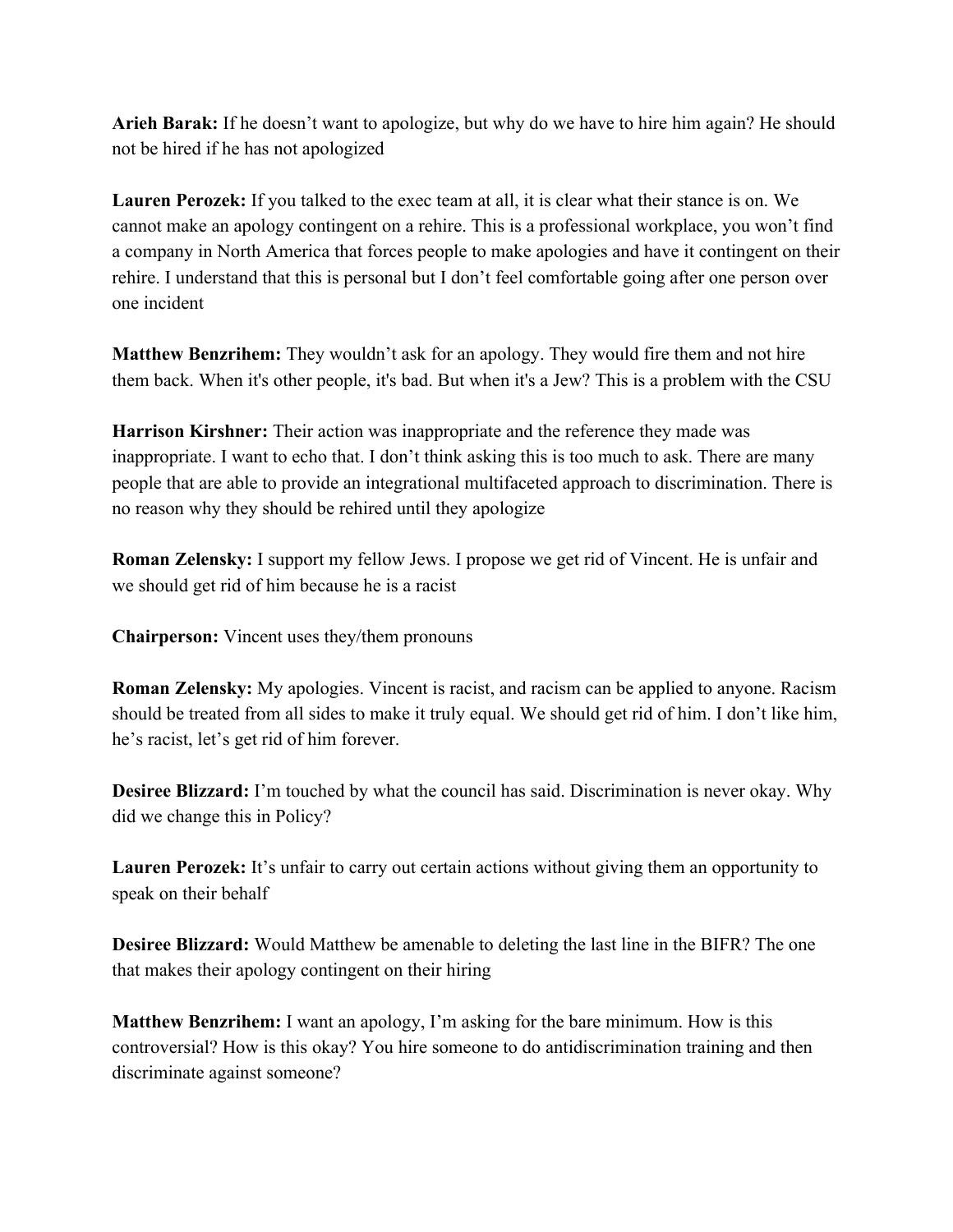**Victoria Pesce:** We cannot control their actions and have told the campaigns team why we cannot hire them. We can't make someone apologize. This is all ambiguous

**Matthew Benzrihem:** The executives have not been mandated to not hire them, unless they apologize

## COUNCIL ENTERS A FIVE MINUTES CAUCUS

**Matthew Benzrihem** presents the following amendment. Seconded by **James Hanna**. Motion passes.

*BE IT RESOLVED THAT* Policy Committee be mandated to work on a procedure for dealing with discrimination by third-party entities.

## **d) Committee Meeting Calendar**

**Lauren Perozek** presents the following motion. Seconded by **Harrison Kirshner**. Motion passes.

*WHEREAS* collaboration between committees, councilors, and executives should be encouraged.

*WHEREAS* there should be a stronger effort to encourage participation of students-at- large at the committee level

*WHEREAS* committee meetings should be conducted in a professional manner, that respects the schedules and commitments of all relevant parties

*WHEREAS* as per Standing Regulations Chapter IV Section 1.28. Each committee Chair shall: (b) Notify the members of the committee of the dates, times, and places of the meeting of the committee; Prepare the Agenda and any relevant documents for each meeting and send them to the members of the committee within a reasonable delay to be considered before each meeting;

*BE IT RESOLVED* that council tasks the Internal Affairs & Student Life Coordinators to create a collaborative calendar that displays committee meetings and their agendas.

*BE IT FURTHER RESOLVED* the committee chair is responsible for sending out a when2meet to committee members.

*BE IT FURTHER RESOLVED* committee members are responsible for filling out the when2meet to finalize the meeting time within 72 hours.

*BE IT FURTHER RESOLVED* the chair will call the meeting no later than Thursday at 6:00pm of that week.

*BE IT FURTHER RESOLVED* the chair of each committee be responsible for sending the meeting's agenda, date, and time to the Internal Affairs Coordinator and the Student Life Coordinator by 6:00pm on Thursday.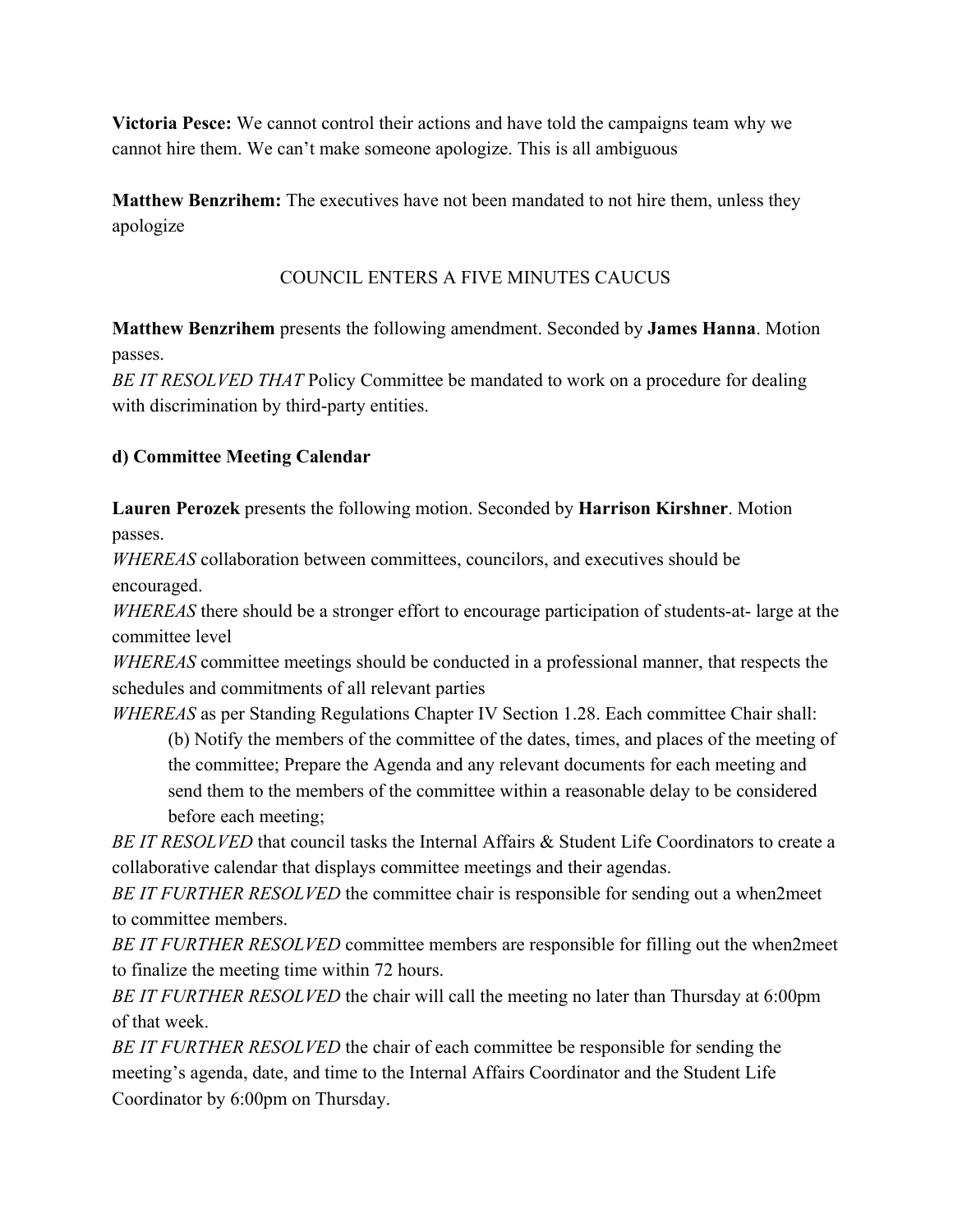*BE IT FURTHER RESOLVED* the meeting will take place 7 to 11 business days from the time the meeting is called.

*BE IT FURTHER RESOLVED* the Internal Affairs Coordinator is responsible for receiving committee meeting agendas, the date and time, and sharing all the necessary information with council and students/members at large assigned to the committees via the appropriate platforms by Friday at 6:00pm.

*BE IT FURTHER RESOLVED* that the Student Life Coordinator is tasked with updating the student events calendar on the CSU website with the committee meetings by Monday at 6:00pm. *BE IT FURTHER RESOLVED* the student event calendar on the CSU website includes the agenda of the meeting in the event's description.

*BE IT FURTHER RESOLVED* Students at large that would like to attend committee meetings will email the chair giving their name and student IDs in exchange for the meeting's teams link. *BE IT FURTHER RESOLVED* a committee be able to supersede this process when an emergency meeting dealing with time sensitive matters is necessary.

*BE IT FURTHER RESOLVED* an emergency be defined as an event, situation, or movement that needs an immediate action/response from a committee.

*BE IT FURTHER RESOLVED* in the event of an emergency meeting, the committee chair is still required to send the date, time and agenda of the meeting to the Internal Affairs Coordinator and the Student Life Coordinator.]

*BE IT FURTHER RESOLVED* this system will come into effect the week of the 21st of September 2020.

*BE IT FURTHER RESOLVED* the budgetary impact is nil.

**James Hanna:** Mandating the use of specific software, like WhenToMeet, is bad practice. There may be a better system that comes out in the future

**Isaiah Joyner:** Can we start fresh, approve the motion, and do this for the winter semester? It will give us more flexible for timing

**Lauren Perozek:** Can Eduardo and Daniel answer that?

**Daniel Amico:** Eduardo's system will probably be more complicated because he has to redo the website. Mine is using Outlook to set it up. It isn't ready to go but I would need two weeks to set it up so that it is functioning

**Lauren Perozek:** That's fine with me. There's two parts to this calendar: one where it is accessible to students and two where it is accessible to councilors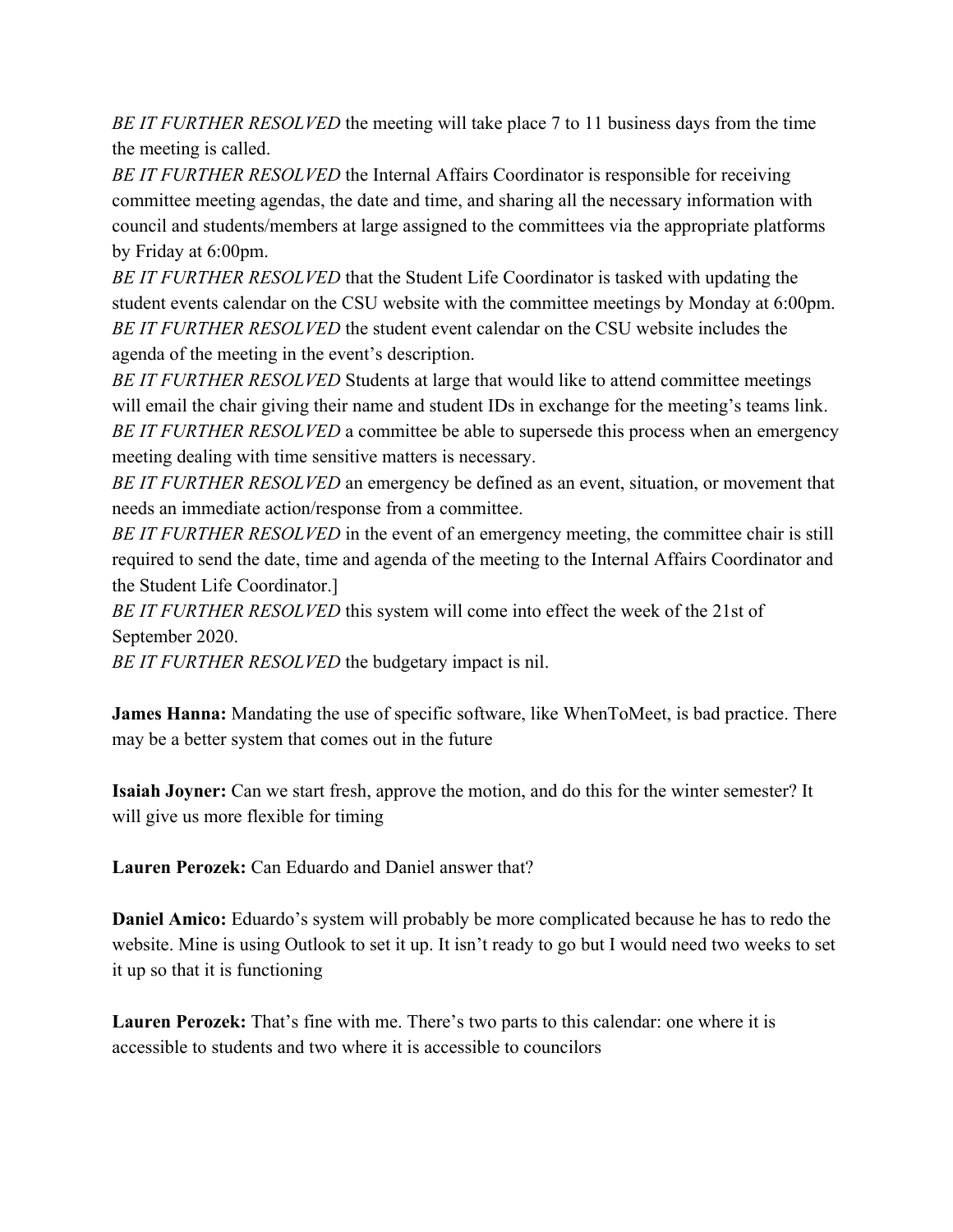**Isaiah Joyner:** We can give them flexibility and base off of everyone's workload and project scale.

**Lauren Perozek:** There doesn't need to be a deadline.

**Tzvi Hersh Filler** moves to change following motion. Seconded. Motion passes. *BE IT FURTHER RESOLVED* this system will come into effect the week of the 21st of September 2020. To the following *BE IT FURTHER RESOLVED* this system will come into effect at the discretion of the Student Life Coordinator.

## **8. NEW BUSINESS - SUBSTANTIVE**

## **a) Accessible Hygiene Products**

**Christopher Djesus Vaccarella** presents the following motion. Seconded by **S Shivaane**. Motion passes.

*WHEREAS* Women have been disproportionately affected during the COVID-19 pandemic. *WHEREAS* The closure of Concordia University during the Fall 2020 semester, and for the foreseeable future have led to accessibility issues for women to obtain hygiene products. *WHEREAS* The CSU is responsible to make these products as accessible as possible during the COVID-19 pandemic and post-pandemic times.

*WHEREAS* The CSU must reduce accessibility issues amongst women, BIPOC and LGBTQ+ communities.

*BE IT RESOLVED THAT* the CSU delivers a package of hygiene products to those who request it.

*BE IT RESOLVED THAT* Each package will consist of 1) Diva Cups (or tampons, at the request of those who choose), 2) Condoms 3) a bar of soap, 4) Eco Pads (reusable pads) and 5) information package on proper usage, disposal and general education.

*BE IT FURTHER RESOLVED THAT* All products are environmentally friendly and are sustainable products.

*BE IT FURTHER RESOLVED THAT* All unused products by the end of the academic year be donated to homeless shelters and/or women advocacy groups.

*BE IT FURTHER RESOLVED THAT* After COVID-19, the CSU work with the administration to implement an online delivery system for those who need products via MyConcordia, but cannot obtain them due to life circumstances (bad day, mechanical, act of God, etc.). This will ensure more accessibility for students to obtain products.

*BE IT FURTHER RESOLVED THAT* The budgetary impact is \$7,500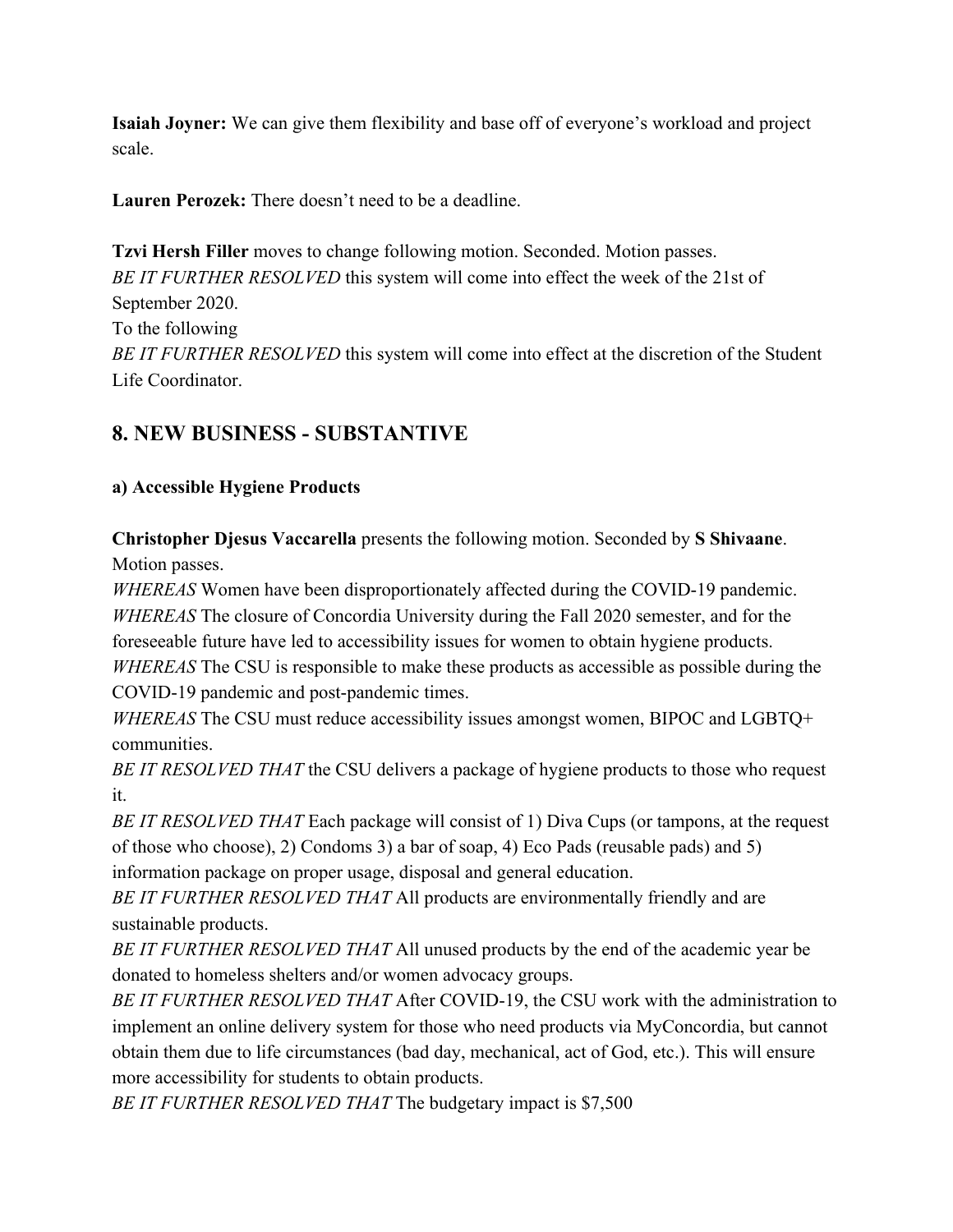**Howard Issley:** I am in complete favor of this. This is a good way for us to agree on something unanimously.

**Isaiah Joyner** motions to mandate the CSU to mandate the Sustainability committee to be responsible for this project. Seconded. Motion passes.

**Isaiah Joyner:** Sustainability committee can be the one to head this project

**Daniel Amico:** Will this be done during COVID, or once we're back on campus?

**Christopher Vaccarella:** If a portion of us can go to CSU, we could set it up there to prepare the packages.

**Jeremiah Deneault:** On one of the lines it says the CSU delivers hygiene products *from* those who requested, should it be *to* who requested?

**Tzvi Hersh Filler:** Should the budget line be null?

**Christopher Vaccarella:** Yes we will use the sustainability budget line

#### **b) Canned Food Drives**

**Christopher Djesus Vaccarella** presents the following motion. Seconded by **James Hanna**. Motion passes.

*WHEREAS* We have a moral obligation to look out for people and help people out as much as possible.

*WHEREAS* The CSU must improve the wellbeing of students, people in Montreal and affected communities.

*WHEREAS* The CSU must also engage in activities to bring the community together and foster a strong relationship.

*BE IT RESOLVED THAT* the CSU engage in a minimum of four canned food drives/donation events every year (roughly two per semester).

*BE IT RESOLVED THAT* The donations will come from students and/or the greater Montreal community and that the CSU be in charge of the events and not spend money.

*BE IT FURTHER RESOLVED THAT* the CSU donate all items collected (canned

food/foods/clothes, etc..) to homeless shelters in Montreal, natural disasters, students with low incomes or any initiative that will improve the wellbeing and quality of life of people. *BE IT FURTHER RESOLVED THAT* The budgetary impact is nil.